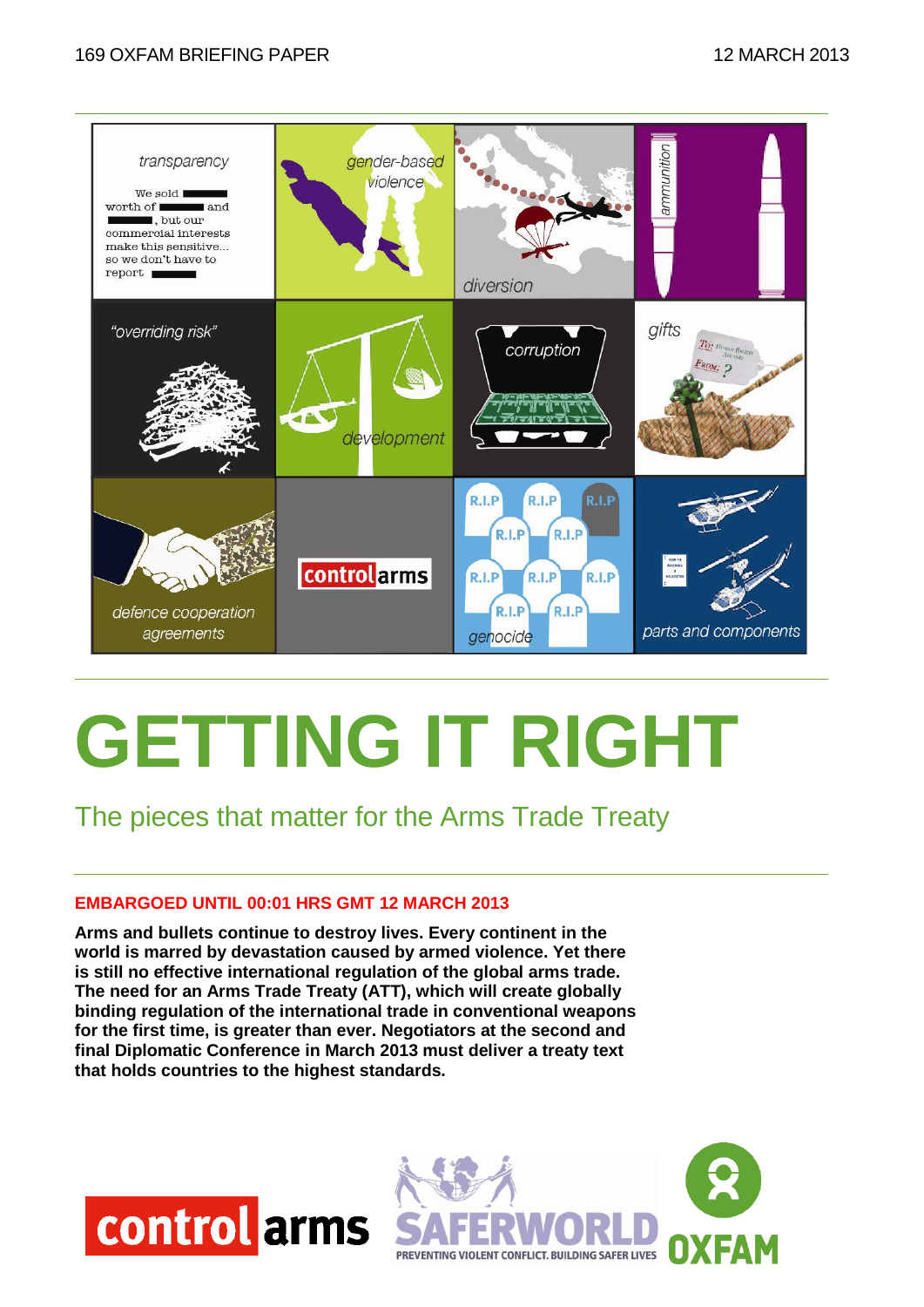# **SUMMARY**

Arms and bullets continue to destroy lives. Every continent in the world is marred by devastation caused by armed violence – and it is ordinary people who are paying the ultimate price with more than one person dying per minute as a direct result of armed violence. Yet there is still no effective international regulation of the global arms trade.

Take for instance the ongoing violence in Syria. The UN has said that nearly 70,000 people have been killed and hundreds of thousands wounded since uprisings began in 2011. Much of this has been fuelled by arms transfers to both the Syrian Government and opposition forces.

The poorly controlled flow of weapons and ammunition around the world fuels the spiralling death toll. Gunrunners continue to operate with impunity on the shady fringes of this deadly trade. And, lax or non-existent reporting obligations make it almost impossible to tell in whose hands a gun, shell, bullet, or even fighter plane, will ultimately end up, or how it got there.

The need for an Arms Trade Treaty (ATT), which will create globally binding regulation of the international trade in conventional weapons for the first time, is greater than ever.

It has been eight months since the July 2012 Diplomatic Conference failed to reach agreement on an ATT. This month (March 2013), states will get a second chance. Time spent in July 2012 was not wasted; it did generate a draft treaty text, and then in October 2012, the UN General Assembly passed a resolution mandating a further negotiating conference. The resolution received unprecedented support: 157 votes in favour, 18 abstentions, and no votes against, demonstrating clearly that the vast majority of member states want an ATT and providing them with a second chance to achieve that goal.

History shows that the most effective treaties are born from strong, comprehensive standards, established from the very outset. Treaties with weak provisions – no matter how broad their support – rarely become strong over time. Even where important countries do not sign, strong treaties have a positive influence on the actions of non-signatories. But some countries are prioritizing universal agreement on the text, and are willing to accept a draft treaty riddled with loopholes. If the ATT is really to make a difference in transforming the global arms trade, the second and final Diplomatic Conference must produce a treaty text that holds countries to the highest standards.

*If the ATT is really to make a difference in transforming the global arms trade, the second and final Diplomatic Conference must produce a treaty text that holds countries to the highest standards.*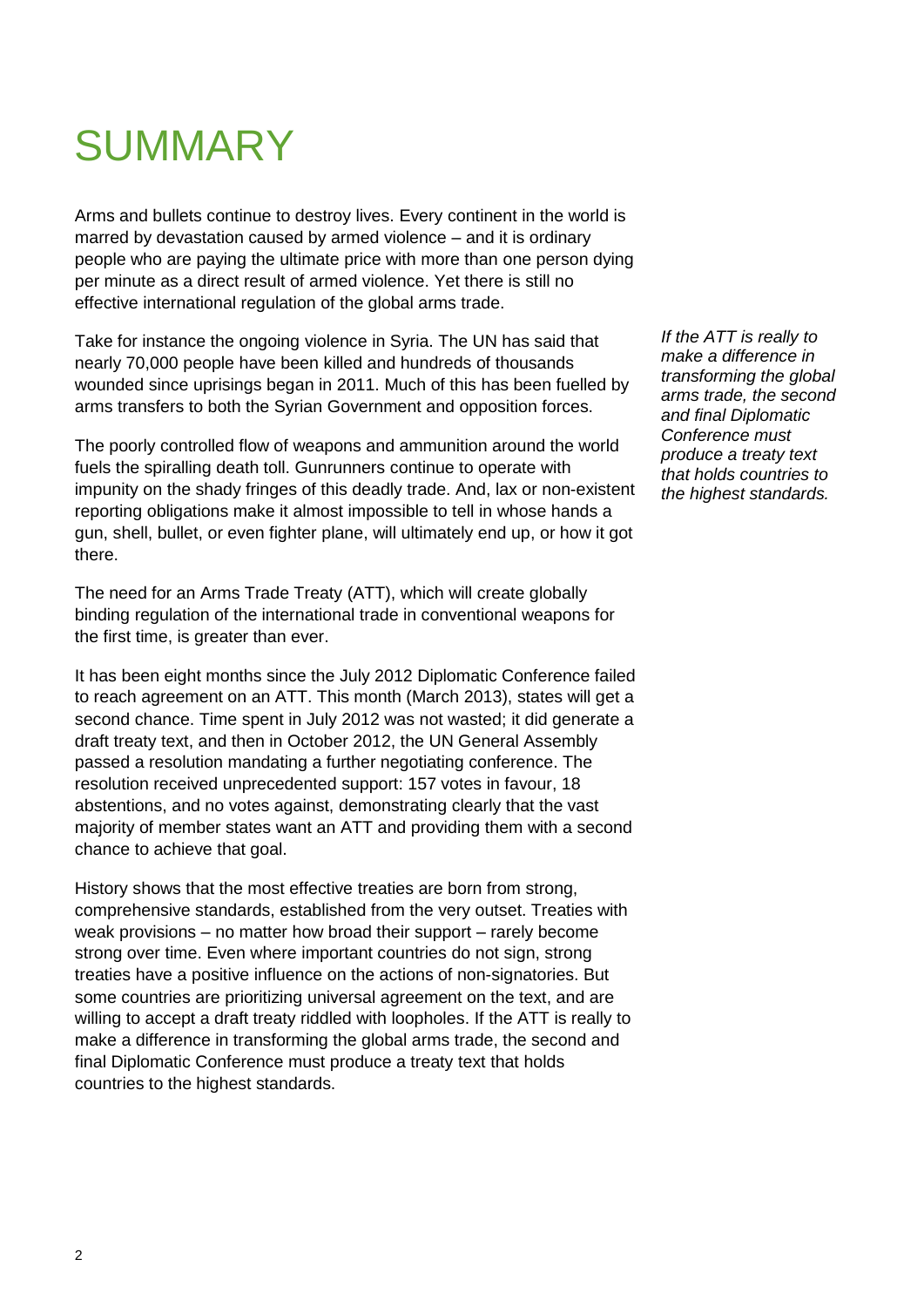# THE TEXT ITSELF

The draft treaty that emerged from the July 2012 negotiations included some very positive elements. However, many of these could be undermined by a number of loopholes that considerably weaken the potential effectiveness of the ATT. In its current form, the treaty does not do enough to increase responsibility and restraint in international arms transfers, leaving millions of people at the mercy of irresponsible arms deals.

The scope of the treaty must include all types of conventional weapons, including ammunition, and parts and components. It must regulate all types of arms transfers, including exports, gifts, and loans.

There are inherent dangers with narrowly defining the scope of the treaty. As we have said before, a gun without bullets is a heavy metal stick. Therefore, it is essential ammunition is comprehensively covered.

If all types of transfer are not included, there is a real risk that a variety of ways in which arms move across borders or change possession will be excluded from the ATT. This includes loans, leases, gifts, and military aid.

These weaknesses in the scope will prevent the treaty from having a meaningful impact on the lives and livelihoods of countless communities across the world.

The text of the ATT must introduce clear and strong rules governing the movement of arms and ammunition, with a clear obligation for states to refuse transfers where there is a substantial risk that those arms would be misused. The list of risks needs to be comprehensive, reflecting the humanitarian and human rights concerns that have driven the ATT initiative from the outset.

### **COMPLIANCE**

To have teeth, the treaty must have strong compliance measures. It is vital that this part of the treaty is as watertight as possible, with realistic and achievable requirements. A worthwhile treaty will build on existing best practice, rather than undermining it. The loophole whereby arms transferred as part of a defence cooperation agreement would be exempt from the ATT, for example, threatens to undermine its entire object and purpose.

With numerous caveats and exemptions within the reporting obligations, the treaty as it stands would not lift the shroud of secrecy surrounding the global arms trade; while weak provisions for regulating the activities of arms brokers mean that the current Treaty text would do little to reign in the unscrupulous middle-men who are so often at the centre of illicit and irresponsible international arms transfers.

*A worthwhile treaty will build on existing best practice, rather than undermining it.*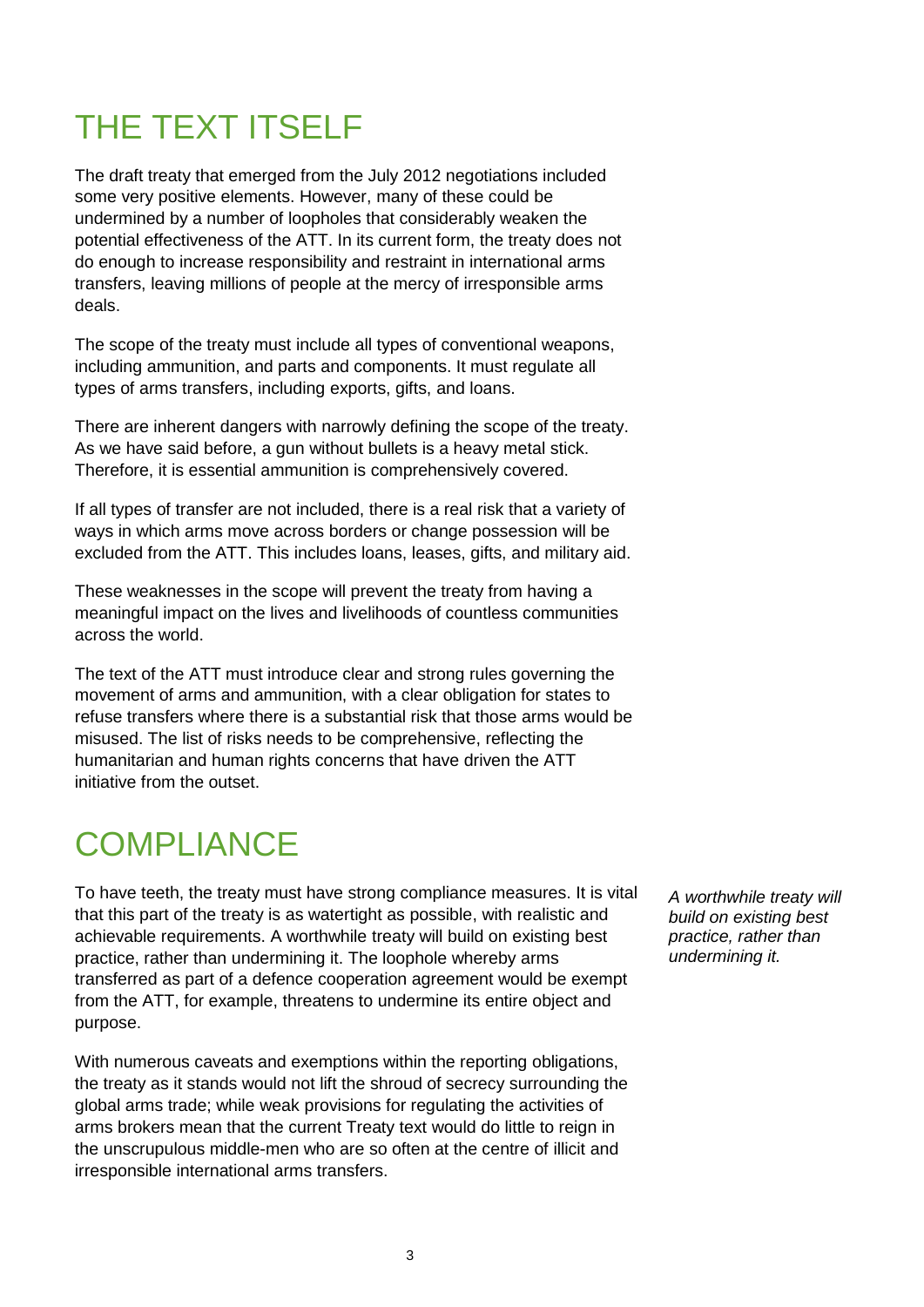While this represents a significant list of challenges, the March 2013 Diplomatic Conference does provide governments with the opportunity to achieve a robust and comprehensive ATT – one which will curb the irresponsible trade in arms, save lives, and reduce the suffering of millions affected by the ravages of war and armed violence. States must ensure that the treaty text establishes high common international standards, while resisting pressures to water down provisions for the sake of universal support for the text.

# RECOMMENDATIONS

- The Scope of the treaty must be fully comprehensive. It must control all types of conventional weapons, ammunition and munitions, and parts and components. It must also cover all the ways in which international arms transfers take place.
- The Criteria of the treaty must be robust, and ensure that arms must not be transferred if there is a substantial risk that they would be used to commit serious violations of International Human Rights Law or International Humanitarian Law, exacerbate armed violence and conflict – including gender-based armed violence – encourage corruption, or undermine development.
- The Implementation provisions must ensure that public reporting on all transfers is an obligation on member states, and that activities such as brokering are carefully and comprehensively covered.
- The Final Provisions must ensure rapid entry-into-force of the treaty, and define amendment provisions that allow the States Parties to revisit the treaty over time.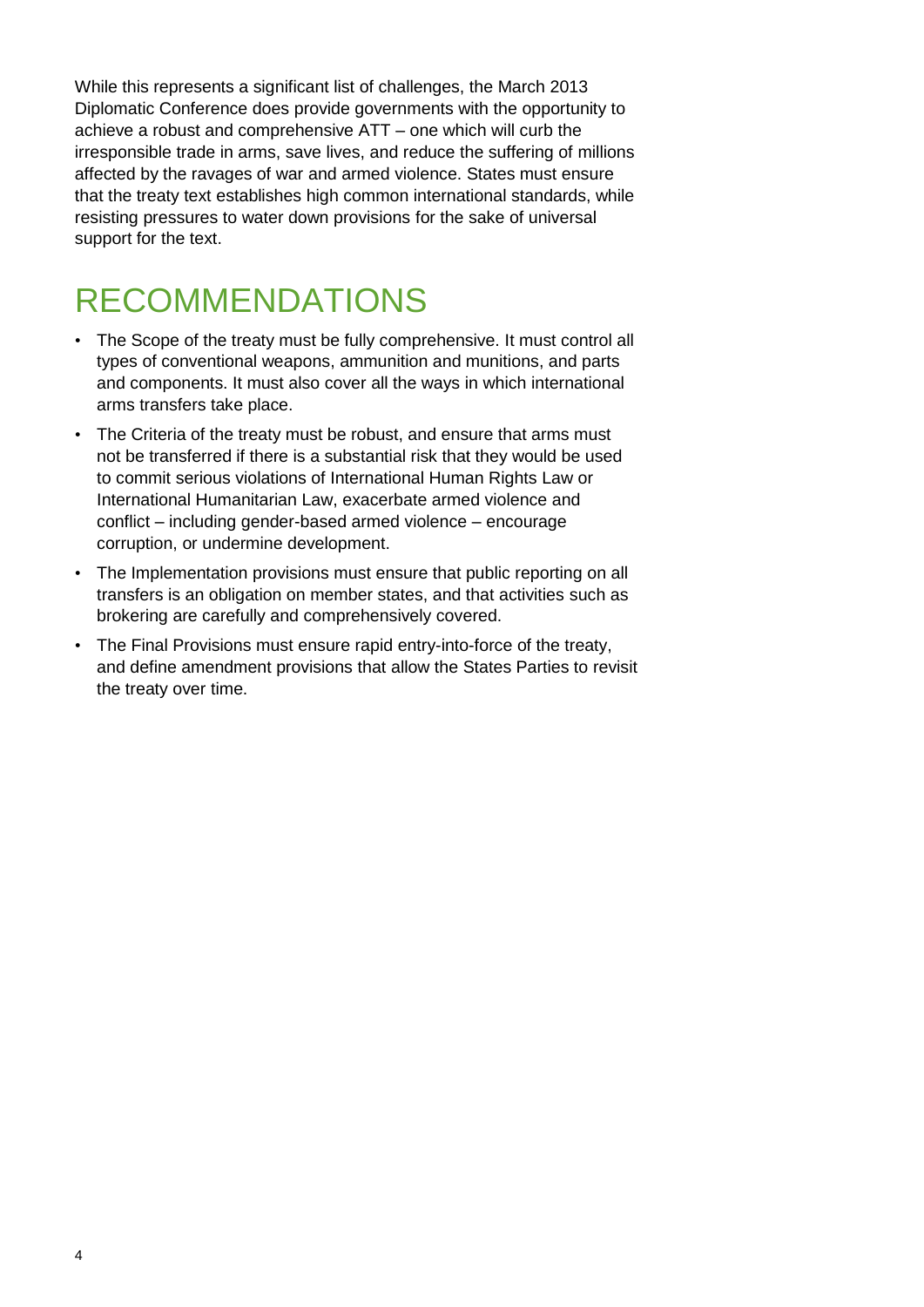# 1. INTRODUCTION

### A SECOND CHANCE TO NEGOTIATE A STRONG AND ROBUST ARMS TRADE TREATY

For more than a decade, millions of people across the world have campaigned for a treaty to bring the poorly regulated international arms trade under control. This goal is now in sight; in 2013, governments of the world have every chance to secure a strong Arms Trade Treaty (ATT).

The Diplomatic Conference on the ATT of July 2012 was a significant milestone in this process. While the Conference failed to reach agreement, a draft treaty was produced, containing many of the basic elements necessary for the effective control of the global arms trade.<sup>1</sup> However, this text also contains serious weaknesses and loopholes that could fundamentally undermine its effectiveness and eventually only serve to legitimize existing practices of irresponsible arms transfers.

A second and final Diplomatic Conference on the ATT, which will be held in March 2013, $^2$  provides an opportunity for States to close the loopholes in the current text and to deliver a treaty that reduces the devastating human costs of the poorly regulated global trade in arms. In other words, the March negotiations give countries the chance to get the text right.

As many statements delivered during the negotiations of July 2012 demonstrate, a large number of States want to see a robust ATT agreed with language that is much stronger than the current draft text.<sup>3</sup> Many countries feel that the draft text fails to deliver what the UN General Assembly tasked them to create, namely: ‗a legally binding instrument on the highest possible common international standards for the transfer of conventional arms', thereby achieving 'a strong and robust'  $ATT.$ <sup>4</sup>

The main challenge of the March negotiations is for the advocates of a strong and robust ATT to secure a text that contains the widest possible scope, the highest international standards or criteria, and clear guidelines for effective implementation.

Worryingly, the draft treaty is seen by a few major arms exporting countries as representing an adequate response to the unregulated trade in arms. This minority seems willing to compromise on the strength of the treaty in the hope of achieving universal agreement on the text.

Approaching the March negotiations with the aim of securing a treaty that has the explicit support of states sceptical of the ATT means that serious loopholes are unlikely to be fixed. Such an approach to consensus creates the danger that all of the pressure during the negotiations will be downwards and that significant support for efforts to strengthen the treaty will be ignored.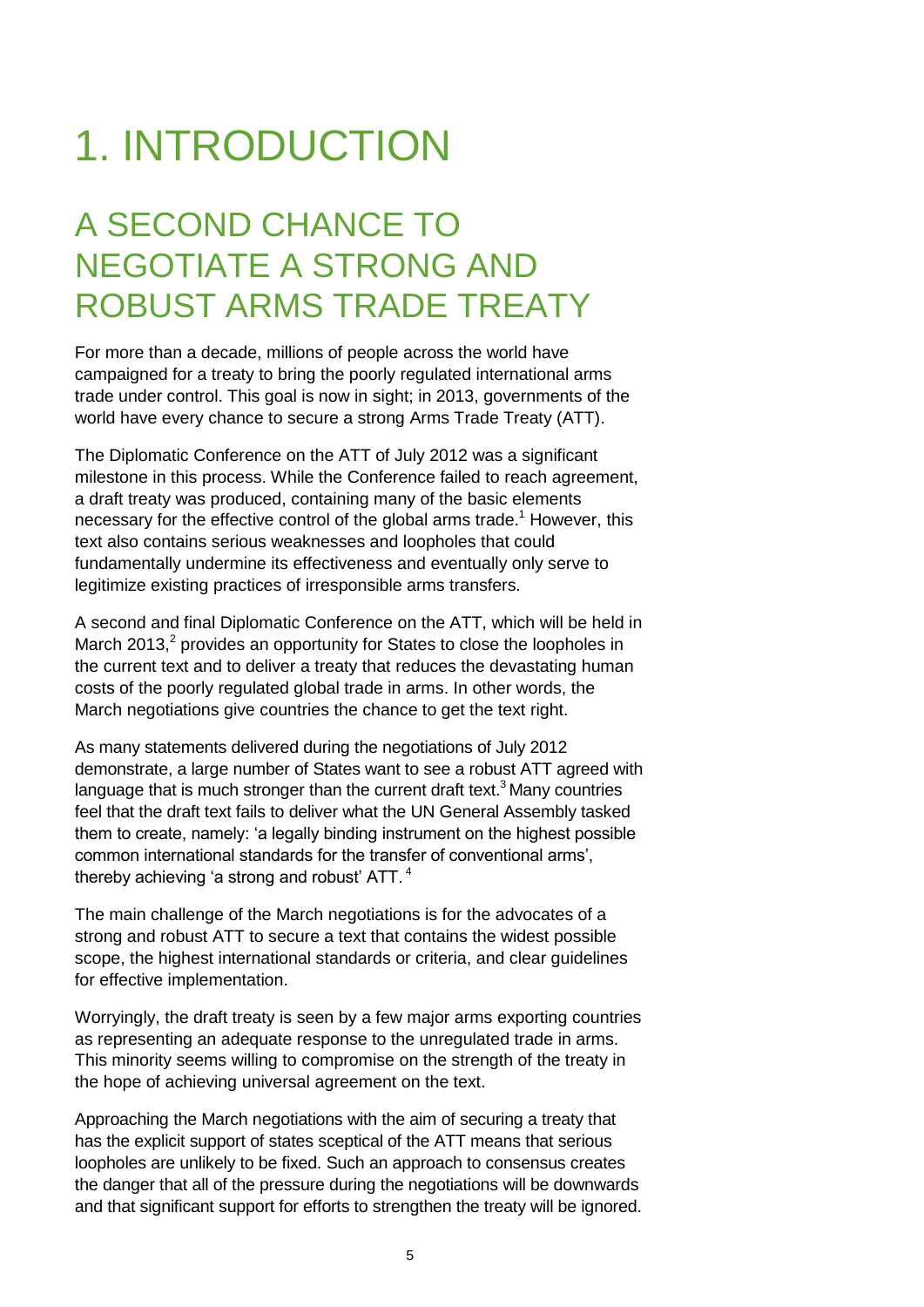It is vital that the majority of States that want to achieve a strong treaty at the March negotiations remain resolute. While a treaty with the widest possible participation should remain the long-term goal, a strong ATT that establishes high international standards will prove far more effective in the long term, than one with weak, compromised text that does little to prevent the irresponsible arms transfers that fuel human suffering.

This briefing paper argues that if the ATT is to meet its objectives it must be strong and robust from the outset. The text that emerges out of the March negotiations must go much further than the draft treaty of July 2012. If the draft text is adopted without specific changes, it could institutionalize unacceptably low standards and legitimatize the irresponsible behaviour that often characterizes the current status quo.

This paper provides evidence that strong treaties gain support over time and, consequently, have a real impact. There is also ample evidence to suggest that strong treaties tend to have positive influences on the behaviour of non-States Parties by creating global norms. Additionally, it takes a considerable amount of time, often decades, to change or amend treaties, undermining arguments that a weak agreement this year could be effectively strengthened over time.

Based upon this premise, the paper outlines the steps that need to be taken to ensure that the ATT has a positive impact, namely:

- Identify those specific elements and loopholes in the draft treaty that undermine its ability to address adequately the humanitarian and human rights problems fuelled by the poorly regulated international arms trade.
- Describe the potential impacts of these loopholes if they are not addressed in a final treaty.
- Put forward simple yet effective amendments to enable the ATT to be effective.

While these suggested amendments should not be seen as exhaustive, or as addressing all the weaknesses in the draft text, adopting them would undoubtedly address some of the most serious flaws of the current draft.

The draft treaty also suffers from weak and equivocal language. In each section of the text there is language that undermines the treaty's provisions or turns them into voluntary rather than binding common international standards. Some of the current language blurs the distinction between mandatory and voluntary standards, leaving States uncertain of their obligations. States attending the March negotiations must ensure that the text that materializes is strong and unequivocal.

Ultimately, the ATT will be judged according to its success in preventing arms transfers that contribute to or increase human suffering. If the treaty is replete with loopholes and omissions, irresponsible and illegal transfers of weapons, including their parts, components, and ammunition, will continue to fuel conflict, armed violence, and abuse of human rights, and to undermine development around the world.

*Ultimately, the ATT will be judged according to its success in preventing arms transfers that contribute to or increase human suffering.*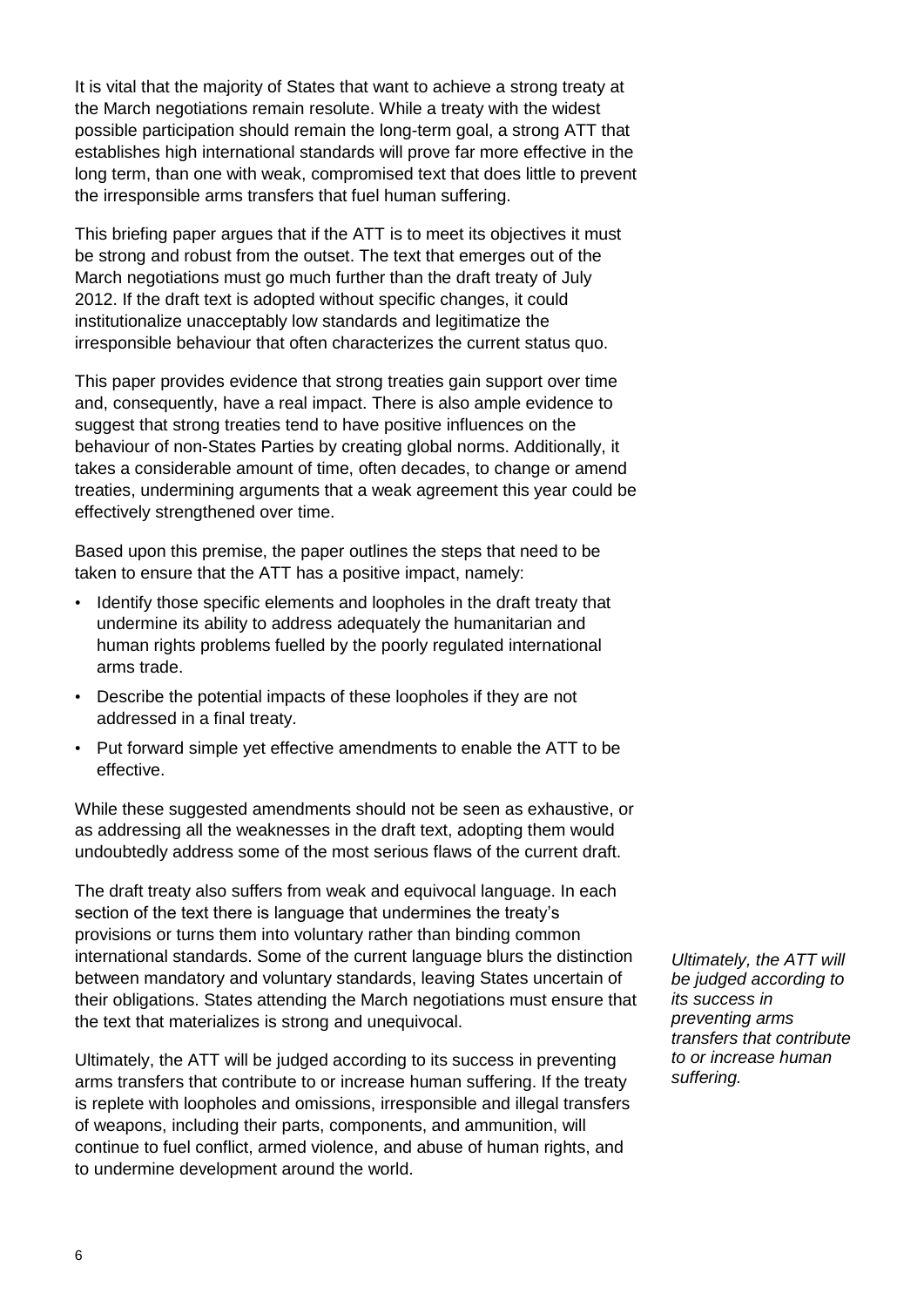# 2. AGREEING A STRONG TREATY *BEFORE* SECURING UNIVERSAL ACCEPTANCE

The global trade in most consumer goods is internationally regulated and carefully controlled. By contrast, the global trade in arms and ammunition is not. Currently, there are no legally binding, robust, and universally applicable criteria governing the transfer of conventional weapons across borders. The ATT is intended to address this lack of global regulation by establishing a legally binding instrument that obligates States to assess the risks of potential negative consequences of arms transfers.

In order to have a lasting humanitarian impact, the risks to be assessed need to include violations of international humanitarian law (IHL) and international human rights law (IHRL), negative impact on socio-economic development, facilitation of corruption, and exacerbation of armed violence. Without full consideration of these risks, the status quo will not change.

The ATT must therefore start life as a strong treaty with the highest common standards. States must not compromise on the strength of these standards merely to achieve universal agreement on the text.

This is not an argument against universality, rather one of sequence. Treaties never start as "universal" and indeed very few treaties ever achieve complete universality; entry-into-force and a subsequent increase in the number of adherents is a process that takes time. If the ATT emerges as a weak international standard, universal – or near universal – adherence to it will be meaningless.

Evidence suggests that strong treaties, gain support over time. For example, the International Covenant on Civil and Political Rights (ICCPR) was adopted and opened for signature, ratification and adoption in 1966. By 1968, only one country had become a State Party to the Covenant.<sup>5</sup> In due course, the ICCPR gained widespread support and, by February 2013, comprised 167 States Parties. $6$ 

There are numerous other examples, including:

- The Convention on the Elimination of All Forms of Discrimination against Women (CEDAW), adopted in 1979: 31 States Parties by 1981, growing to 187 in 2013.
- The UN Convention against Transnational Organised Crime, adopted in 2000: 22 States Parties by 2002, growing to 174 in 2013.
- The UN Convention against Corruption, adopted in 2003: 15 States Parties by 2004, growing to 165 in 2013.

*If the ATT emerges as a weak international standard, universal – or near universal – adherence to it will be meaningless.*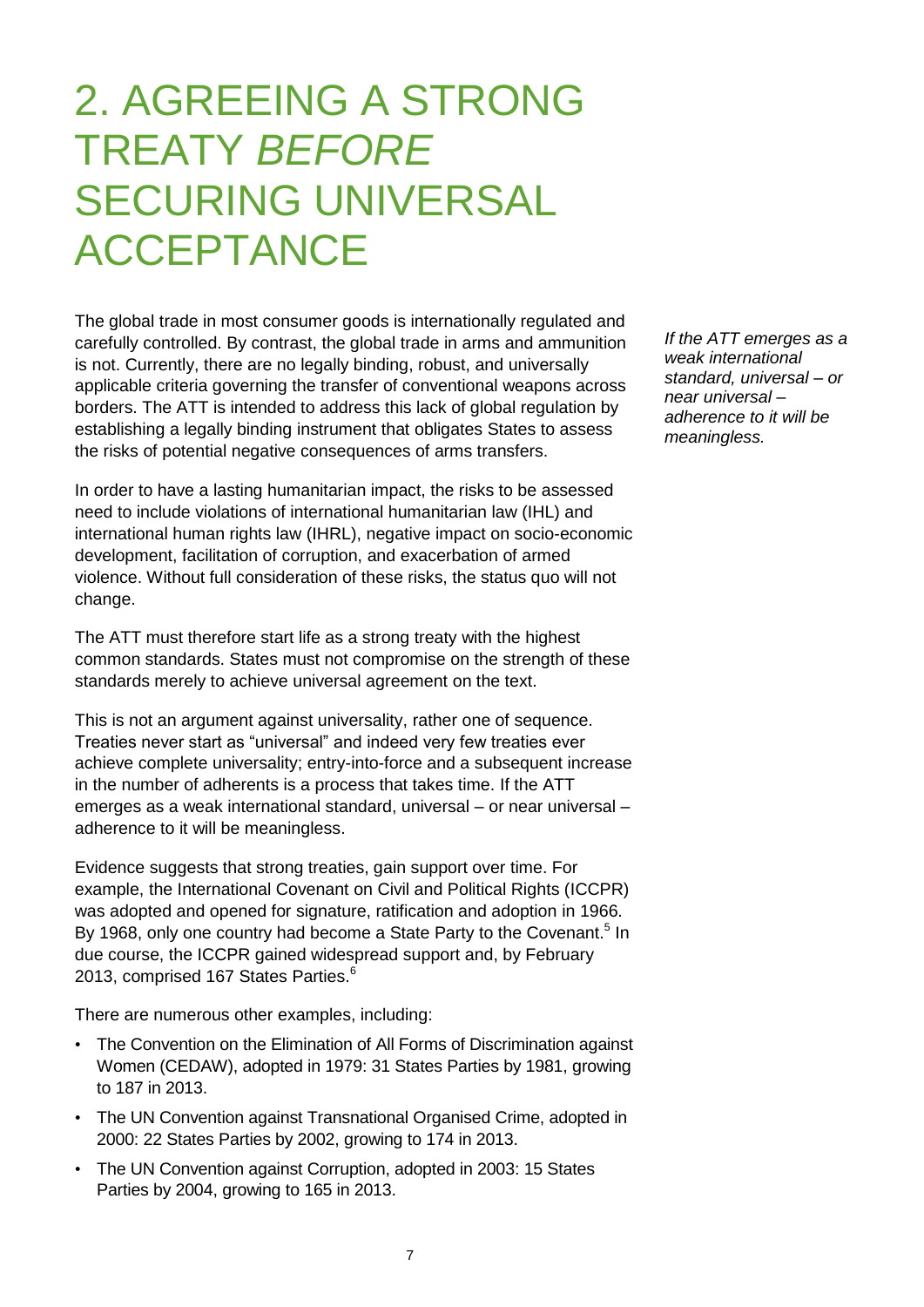There is also ample evidence to suggest that strong treaties tend to have positive influences on the behaviour of non-States Parties by creating global norms. A good example of this is the UN Convention on the Law of the Sea (UNCLOS), with 165 States Parties in 2013.<sup>7</sup> Specifically, while there are a number of States that have not signed or ratified the Convention, many of these countries quickly brought their practice into line with the treaty's core provisions.

Similarly, non-States Parties have generally respected the core provisions of various treaties, including the Convention on the Prohibition of the Use, Stockpiling, Production and Transfer of Anti-Personnel Mines and on their Destruction (the Anti-Personnel Mine Ban Convention) adopted in 1997 (161 States Parties in 2013) $^8$  and the Convention on Cluster Munitions adopted in 2008 (78 States Parties in 2013), and have tended not to act explicitly against the core provisions of the conventions.

Finally, it is extremely difficult to strengthen weak treaties over time. Amendments and additional protocols often take decades to conclude and depend on the ability of States to generate sufficient political will and momentum to effect change. It took over 40 years for the Optional Protocol of the International Covenant on Economic, Social and Cultural Rights (CESCR) to be adopted, and it will only enter into force in May 2013, $9$  and 20 years for the Optional Protocol to CEDAW to be adopted  $$ both of which established complaint and inquiry mechanisms for the respective Treaties.<sup>10</sup> The Optional Protocol for the Convention against Torture and Other Cruel, Inhuman or Degrading Treatment or Punishment, which established international inspection systems, was adopted in 2002, 18 years after the adoption of the Convention against Torture and Other Cruel, Inhuman or Degrading Treatment or Punishment.<sup>11</sup>

Now is the moment to capture the momentum that has been building since work began within the UN on the ATT in 2006. Negotiators have a second chance in March 2013 to agree the highest common standards aimed at regulating the arms trade, and there is now considerable appetite among most countries to agree a high standard. This momentum will be difficult to regenerate in the future, and States must not let this opportunity slip away.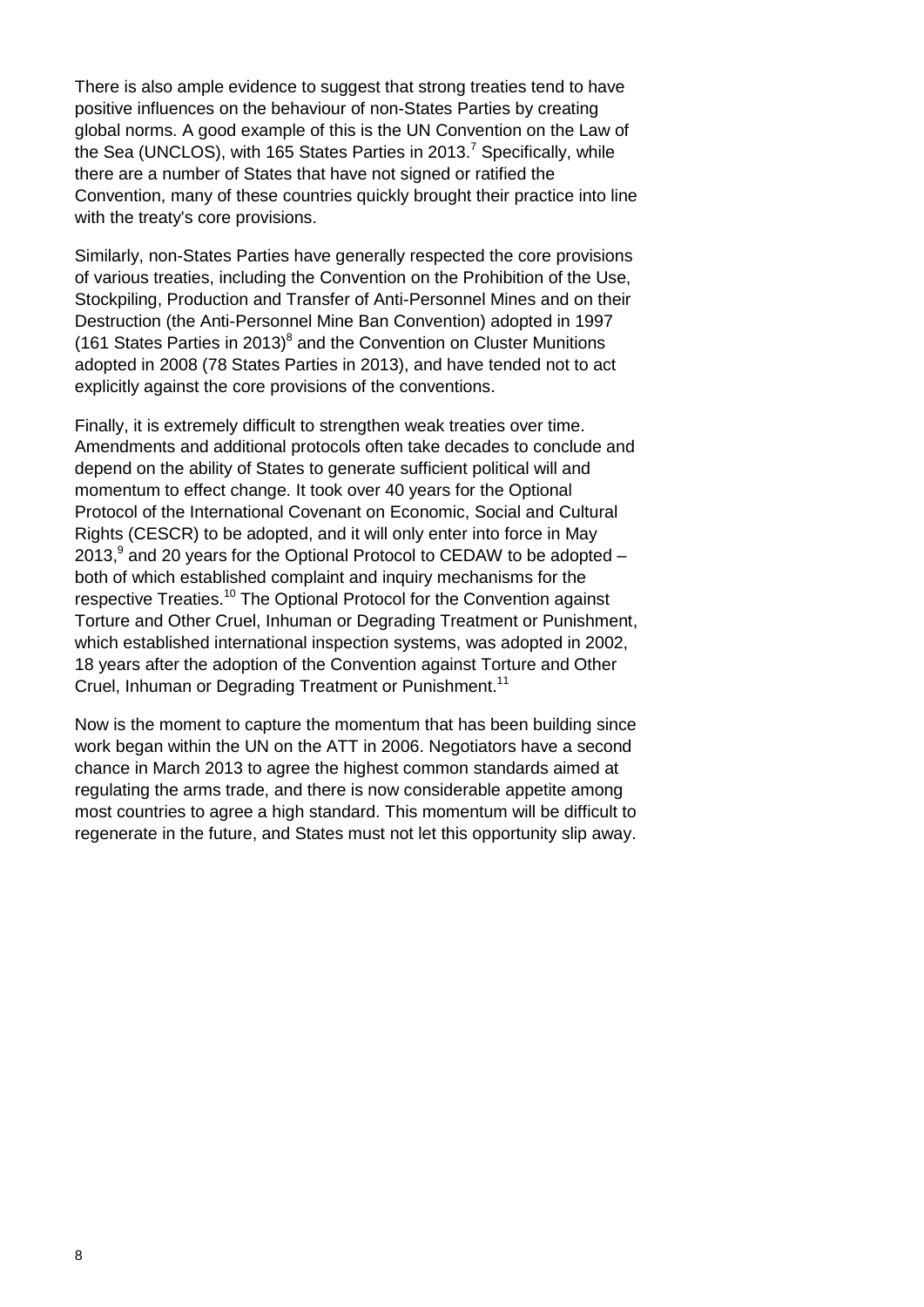# 3. WHAT MUST THE ATT CONTROL?

### STRENGTHENING THE SCOPE OF THE ATT

The scope of the ATT must be wide and all-inclusive: It needs to include *all* weapons (including ammunition, parts, and components), and *all* types of transfers.

The treaty must control all types of conventional weapons, including ammunition and munitions, parts, and components. It must regulate all types of transfers of arms, including, among others, exports, gifts, leases, and loans. These elements should, together, make up the scope of the final treaty. By contrast, the scope of the current draft is narrow and weak. This means the Treaty is unlikely to have the humanitarian impact that is required.

### **The loopholes**

- 1. *The scope of the draft treaty is far too narrow in terms of the weapons it controls:* The draft treaty text implies that only the seven categories of major offensive conventional weapons covered by the UN Register of Conventional Arms (UNROCA) are to be controlled by the ATT, with the addition of small arms and light weapons (SALW).
- 2. *Ammunition and munitions are inadequately dealt with by the treaty, and not included explicitly in the scope:*<sup>12</sup> Ammunition is instead included in Article 6.4 on exports, which would establish relatively weak controls on international transfers, and exclude ammunition from any effective transparency mechanisms.
- 3. *Parts and components for conventional arms and equipment are excluded from the scope:*<sup>13</sup> In the current draft, these crucial items are addressed in the same way as ammunition, and thus their treatment suffers from the same problems.
- 4. *The definition of international transfers is limited and ambiguous:* By narrowing the definition of international transfers to only cover trade activities undertaken by means of export, import, and transit/transshipment, the treaty risks excluding loans, gifts, and barter from effective control. This would also exempt transfers from the armed forces or state-authorized agencies of one state to another that take place within one country e.g. during or after a peacekeeping operation or a military exercise.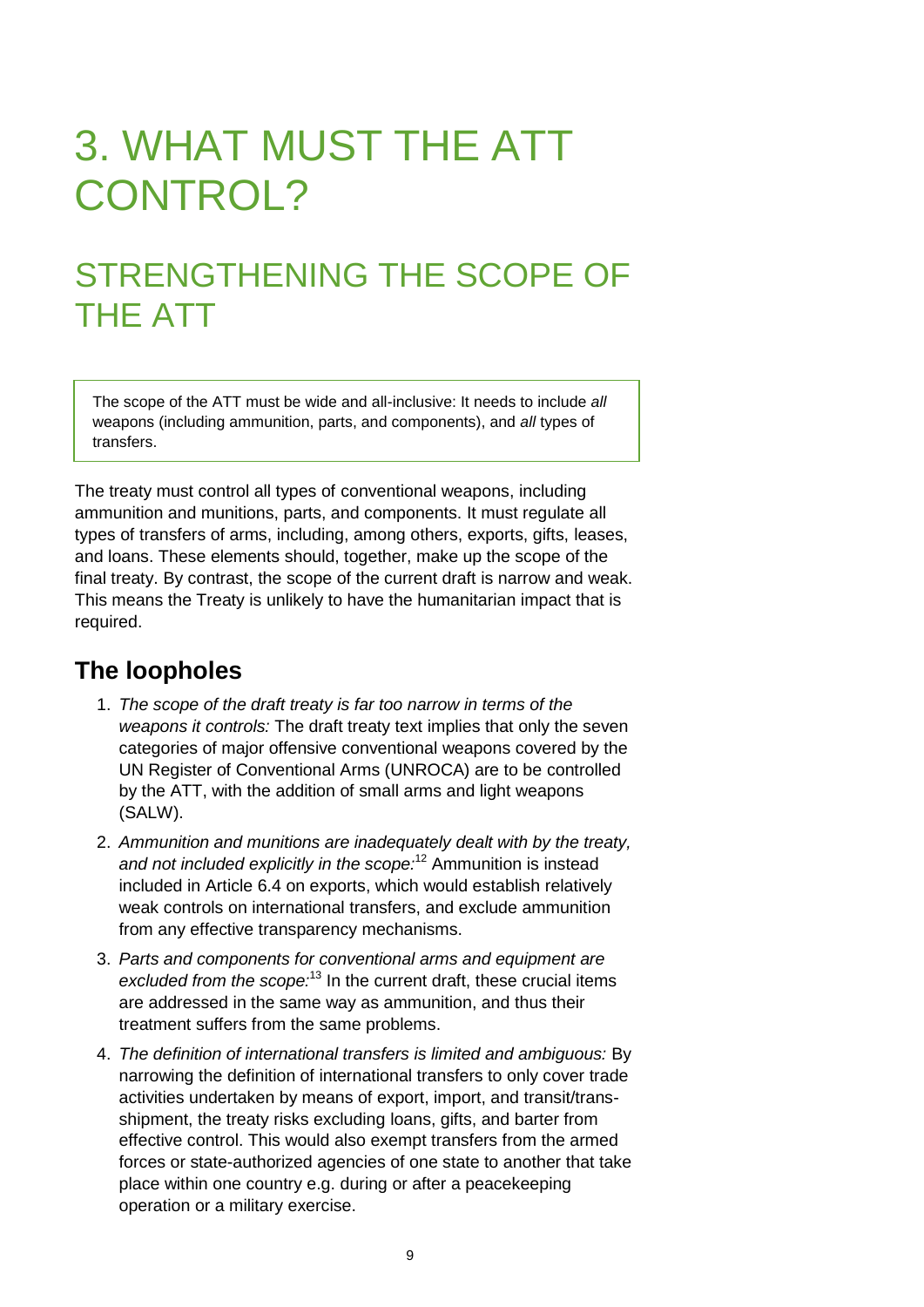### **The consequences**

#### **1. The humanitarian implications of a narrow scope**

As currently drafted, the treaty would not prevent the international transfer of many types of conventional weapons, including armoured troopcarrying vehicles and many types of military aircraft and helicopters (including unmanned drones) to countries where there are concerns over human rights, for example.

#### **2. Ammunition is the key to containing conflict**

Guns are powerless without bullets. By inadequately addressing transfers of ammunition, the treaty could fail to meet its most basic humanitarian objectives.<sup>14</sup> Patchy global controls on ammunition transfers will not be sufficient to prevent irresponsible transfers from continuing to fuel conflicts and crime around the world, resulting in the death of many thousands of people each year.

#### **Box 1: The global reach of the ammunition trade**

A report by Conflict Armament Research in 2012 showed that ammunition shipped by Iran was used in 14 African countries, though it was used by government forces in only four of these cases.<sup>15</sup> The ammunition, manufactured over the past decade, was supplied to governments who then sold it on illicitly, fuelling rebellions, civil wars, armed conflict, and criminal and inter-communal violence in countries across sub-Saharan Africa.<sup>16</sup>

The international trade in ammunition remains even less accountable and transparent than the trade in arms, and comparatively little is known about its true scale. While there is some evidence that global sales of ammunition are growing at a faster rate than the SALW they are used with,<sup>17</sup> there are currently no official estimates of the total annual value of authorized transfers of ammunition.<sup>18</sup>

This lack of complementary data and transparency in the ammunition industry increases the risk of diversion to unauthorized or illicit users.<sup>19</sup> In turn, there are no official systems in place to record the flow of ammunition to regions where there are serious humanitarian concerns and ongoing conflicts. An ATT with no transparency provisions relating to ammunition would do nothing to change this situation.

Ammunition and parts and components are not included in the scope of the draft treaty, rather they are addressed under the section on exports. As a consequence, these crucial items are controlled for export only, and are bound only by a limited set of risk-assessment criteria relating to International Humanitarian Law (IHL), International Human Rights Law (IHRL), and terrorism. The measures in the draft text relating to diversion, socio-economic development, gender-based violence and violence against children, corruption, and transnational crime are not applied to ammunition. Moreover, as explored further in Chapter 5 there are no reporting and record-keeping requirements for the transfers of these items.

*By inadequately addressing transfers of ammunition, the treaty could fail to meet its most basic humanitarian objectives.*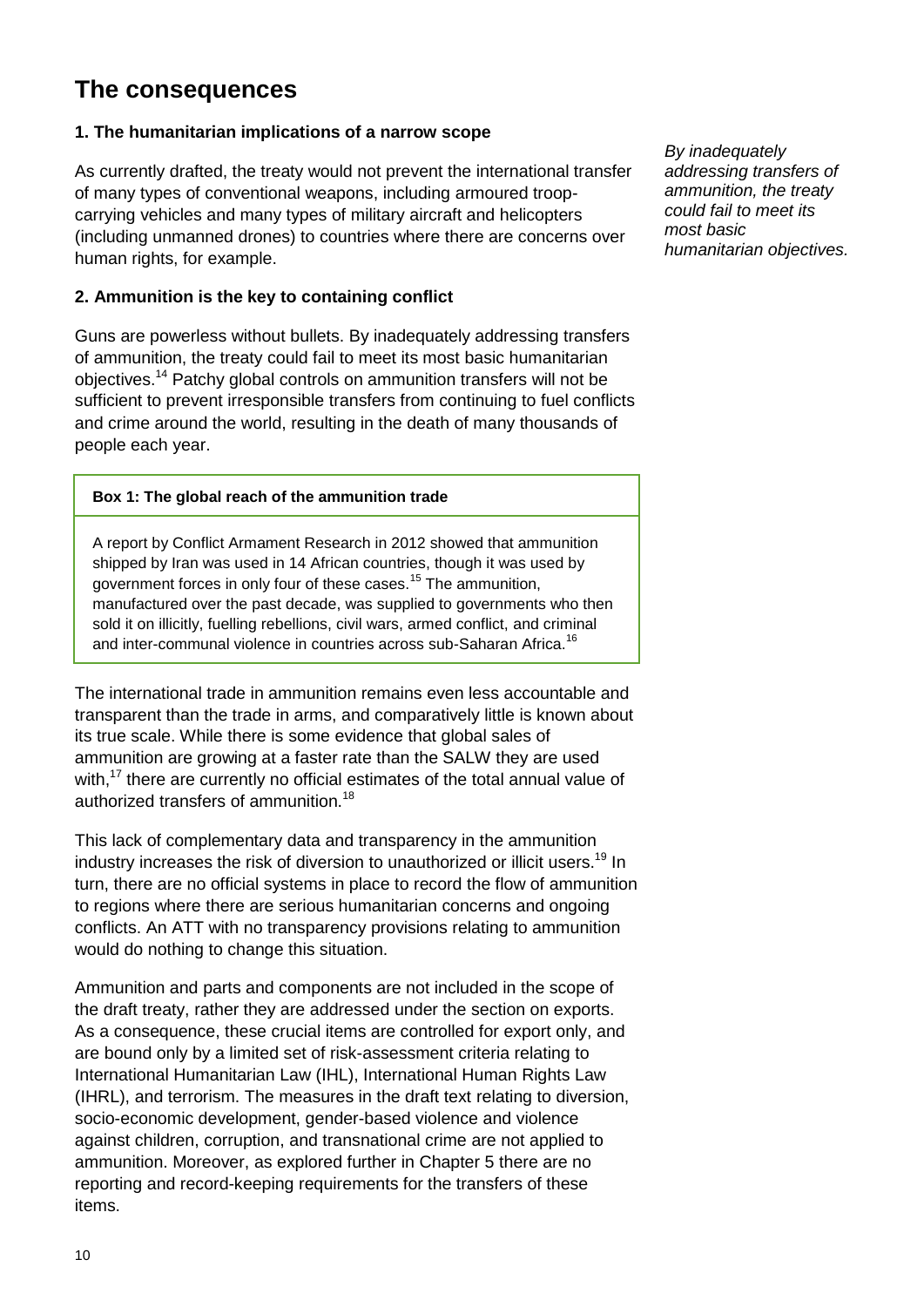#### **3. The changing nature of the arms trade – the importance of parts and components**

Modern weapons cannot be made or maintained without access to parts and components, and these are traded in a globalized market. If the treaty fails to place adequate controls on transfers of parts and components, it will be difficult to reduce the impact of irresponsible arms transfers on human rights, security, and development. Oxfam estimates that the global trade in parts and components between 2008 and 2011 was worth more than \$9.7bn**.** <sup>20</sup> A lack of complete datasets, compounded by few obligations on states to report on such transfers means that these estimates are likely to be grossly conservative.

The weapons that are fuelling many of the armed conflicts in Africa, for example, include some that are imported from outside Africa as parts, and assembled on the continent. This includes rifles, rocket-propelled grenades (RPGs), mortars, machine guns, and similar SALW.<sup>21</sup>

Without spare parts, weapons can quickly become useless. Box 2 demonstrates how a State's ability to acquire spare parts can dramatically affect the outcome or severity of a conflict.

#### **Box 2: Failure to launch – the case of the Libyan Air Force**

Shortages of spares can very quickly limit military capacity. International sanctions had made spare parts largely unobtainable for the regime of Colonel Muammar Gaddafi.<sup>22</sup> Consequently, during the conflict of 2011, while the Libyan Arab Jamahiriya had a theoretical total of 374 combat aircraft, most of these were inoperable, thereby limiting the regime's ability to mount air operations.<sup>23</sup>

#### **4. Circumventing the ATT: gifts, loans, and leases of arms**

The scope of the draft treaty is such that it could be viewed as excluding non-commercial transfers, within which category could fall loans, gifts, and military aid. This means that States could donate or lend weapons to other countries irrespective of whether the recipient would be likely to use them for serious violations of human rights, international humanitarian law, or in supporting terrorist acts. While data relating to gifting, lending, and donating weapons by governments is not widely available, it is clear that these kinds of transfers are a fact of life in the international arms trade. As the case study below illustrates, governments across the world are routinely engaging in these types of transfers, with potentially serious implications for the effectiveness of a future ATT.

#### **Box 3: China's donation of military vehicles to Cambodia**

Beijing donated 250 jeeps and trucks to the Royal Cambodian Armed Forces in  $2010.<sup>24</sup>$  Cambodian officials have noted that "China has played a key role in improving Cambodia's dilapidated military inventory".<sup>25</sup> Unless amended, the current draft of the ATT risks not controlling the transfer of military equipment, or arms, as gifts.

*Without spare parts, weapons can quickly become useless.*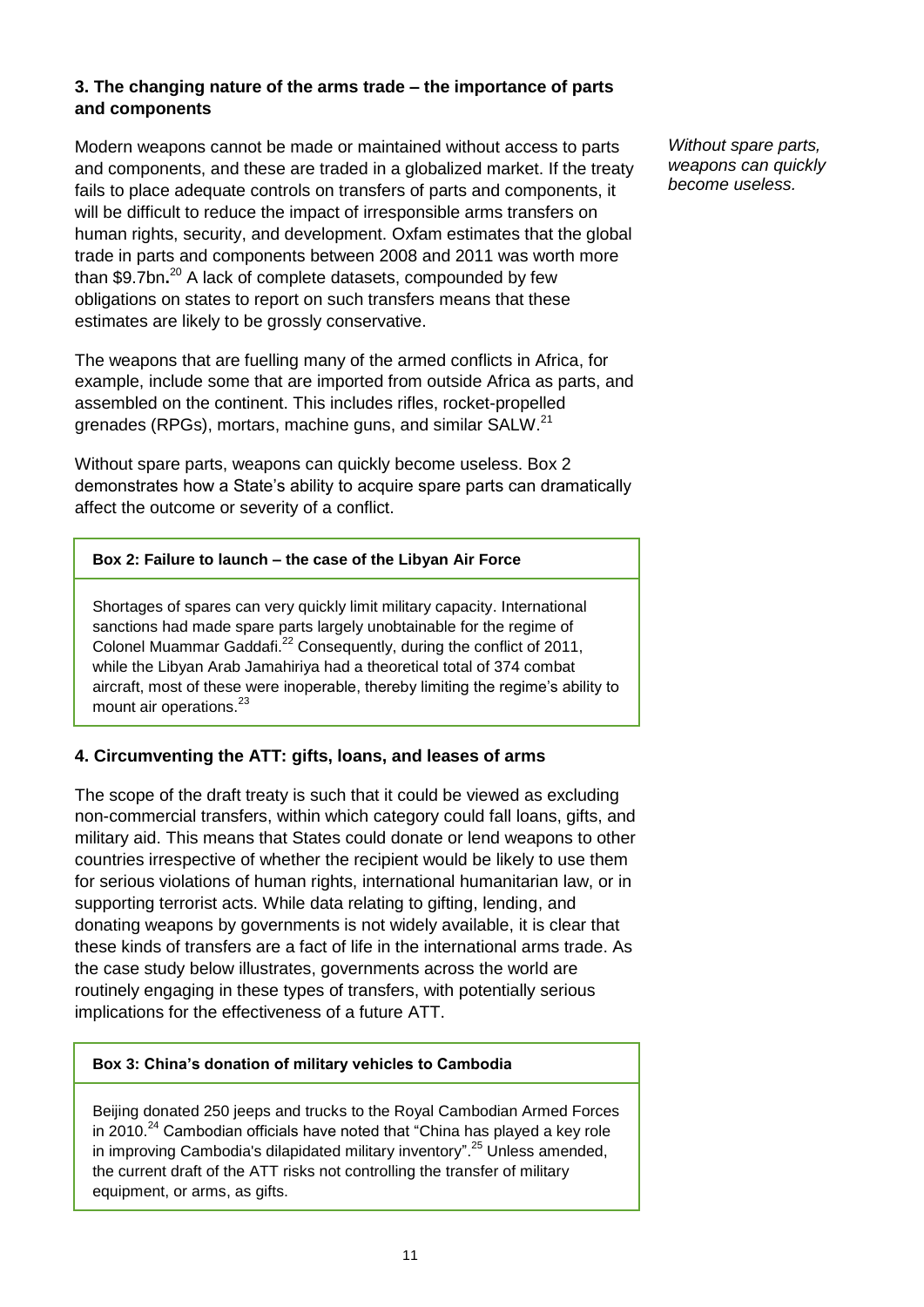### **The solutions**

1. The treaty needs to control all types of conventional weapons: The scope needs to be broadened beyond UNROCA's seven categories of major conventional weapons plus SALW (the so-called 7+1 formula) so as to apply to all conventional arms. This will be essential if the treaty is to be fully effective in preventing humanitarian harm; and, moreover, it will be vital to ensure that the treaty's relevance does not diminish over time with the development of new types and categories of weaponry.<sup>26</sup>

2. The scope of the draft treaty must be amended to include ammunition and munitions alongside all other conventional arms in Article 2.A.1:<sup>27</sup> The application of comprehensive controls on the international transfer of ammunition and munitions will be vital in order to fulfil the goals and objectives of the treaty, which include the need to prevent human suffering. This would mean that, among others, all the factors set out in Article 4.6 as well as reporting and record-keeping requirements would apply to ammunition and munitions.<sup>28</sup>

3. The draft treaty must be amended to include parts and components alongside complete conventional arms in Article 2.A.1: Parts and components must be incorporated in the scope of the final treaty, particularly given the globalized nature of the arms trade. The ATT must include in its scope all specialized parts and components designed and produced for, or destined for use in, defence equipment. As with ammunition and munitions, incorporating parts and components in the scope ensures that all the export criteria apply to parts and components; it would also ensure that they are fully included in ATT-reporting requirements, thereby bringing much needed transparency into the international arms trade.

4. The scope of the treaty text must apply the same regulatory standards (a) to non-commercial transfers as it does to commercial transfers, and (b) to international transfers undertaken 'in-country', for example after a military or peace-keeping operation: A broader definition of international transfer is required that would clearly include all types of international transfers – both commercial and non-commercial – as well as international transfers of title or control. 'International transfers' of conventional arms need to be clearly defined in the treaty to enable control over the full range of relevant activities, including export, import, transit/transhipment, and brokering.

*'International transfers' of conventional arms need to be clearly defined in the treaty to enable control over the full range of relevant activities.*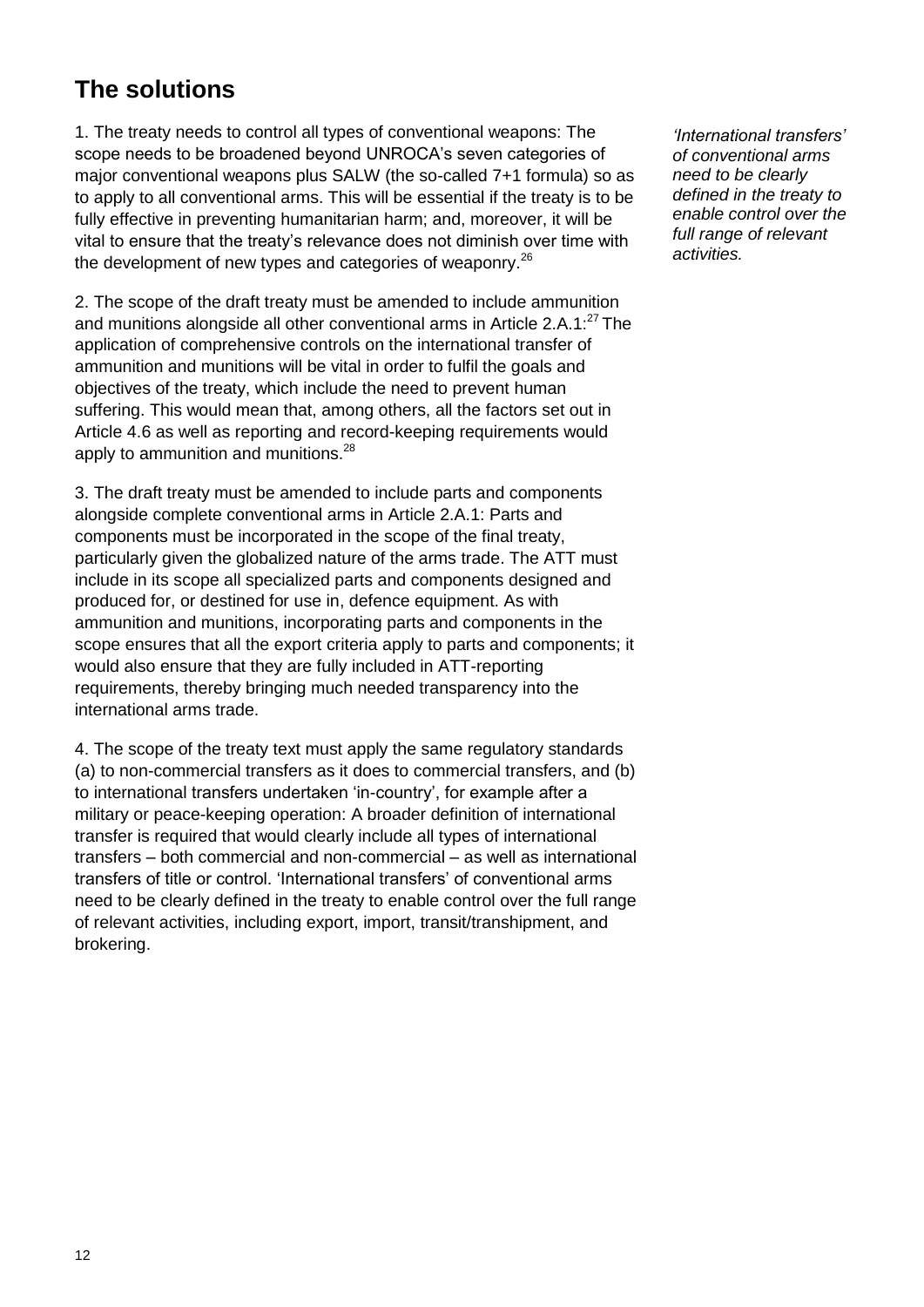# 4. THE RULES OF THE GAME

# STRENGTHENING THE PROHIBITIONS AND CRITERIA OF THE ATT

*The ATT criteria must be based on the highest international standards:* they must contain clear, effective, international standards that build on existing legal standards and best practice.

*The risk assessment criteria of the draft treaty must be comprehensive:* The ATT must ensure that transfers are denied if there are substantial risks of violations of human rights and international humanitarian law (IHL), perpetration of armed violence (including gender-based armed violence), diversion, facilitating corruption, or undermining socio-economic development.

The ATT must establish clear rules for arms transfers. The criteria of the ATT are the standards by which arms exports are assessed and whereby the risks of misuse are judged. In this sense, the list of risk factors must be comprehensive and, moreover, the threshold whereby they have a material effect on the decision to authorize or deny a transfer should be set at a reasonable level.

### **The loopholes**

- 1. The prohibitions in Article 3.3 relating to arms for genocide, crimes against humanity and war crimes are too narrowly defined: This is the case both in substance (types of violations) and application.
- 2. The threshold, whereby there must be an 'overriding risk' of violations of IHL or IHRL before a proposed transfer is denied, is confusing and potentially dangerous: The use of this term necessitates an unacceptable comparative assessment between peace and security and the risk of breaches of international humanitarian and human rights law.
- 3. The differentiation between obligatory criteria (in Article 4.2) and additional concerns (in Article 4.6) is entirely arbitrary: By failing to include criteria on diversion, gender-based violence, corruption, socio-economic development, and organized crime in the arms export-risk assessment process, the treaty ignores a range of serious risks that are often associated with international transfers of conventional arms.

*The criteria of the ATT are the standards by which arms exports are assessed and whereby the risks of misuse are judged.*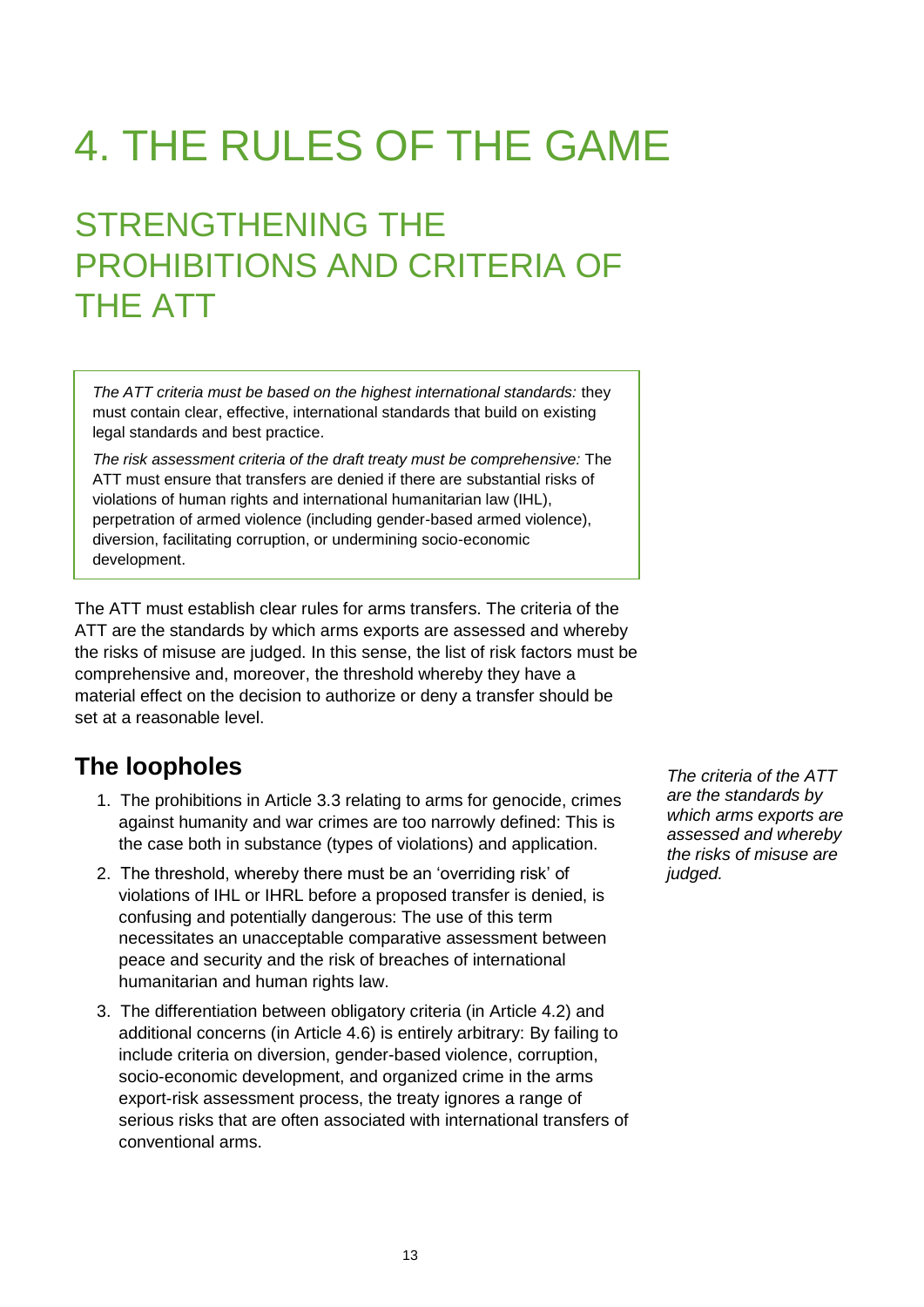### **The consequences**

1. *Weak treaty language threatens to undermine respect for existing legal standards, such as the Geneva Conventions, war crimes, and crimes against humanity*

The draft treaty contains two Articles, which set out a framework within which States must consider an arms transfer. Draft Article 3.3 forbids a State from authorizing a transfer 'for the purpose of facilitating the commission of genocide, crimes against humanity, war crimes constituting grave breaches of the Geneva Conventions of 1949, or serious violations of Common Article 3 of the Geneva Conventions of 1949'. As currently drafted, Article 3.3 would not prevent the supply of weapons to fuel the most egregious violations of IHL and IHRL. There are three problems with this provision:

- a. The scope of 'war crimes' specified in this provision is significantly narrower than the range of war crimes established in both treaty and customary international law. By limiting its application to crimes under the Geneva Conventions of 1949, this provision omits a number of other war crimes that are typically carried out with conventional arms, such as intentionally directing attacks against civilian populations, civilian objects, or humanitarian assistance personnel. 29
- b. The term 'for the purpose of' is exceptionally narrow and suggests that States must be transferring arms expressly to facilitate a war crime, or to break the Geneva Conventions. Clearly, no State would openly admit that it had intended to facilitate such egregious acts. As currently drafted, this wording would not serve the purpose of *preventing* transfers that would facilitate the serious violations set out in this provision. In fact, left as currently drafted, it is hard to see how this provision will have any effect at all.
- c. The draft Article as it relates to 'genocide' falls far short of the duty to *prevent* genocide by taking action before it happens, as articulated by the Convention on the Prevention and Punishment of the Crime of Genocide.<sup>30</sup> As currently drafted, however, Article 3.3 will apply only where genocide has already taken place.

#### **Box 4: Weapons used in alleged serious violations of human rights in Syria**

Despite international outrage, Syria has continued to import weapons systems like helicopters, fighter jets, Surface to Air Missiles, ammunition, and munitions throughout the ongoing conflict. $31$  In 2010, for example, Syria imported more than \$1m worth of small arms and light weapons, ammunition, and other munitions.<sup>32</sup> There is evidence that some of these arms have played a central role in the Syrian government's crackdown on protesters during 2011.<sup>33</sup> In addition to small arms ammunition, the Syrian military has used air-delivered incendiary bombs in at least four locations across Syria since mid-November 2012 according to Human Rights Watch.<sup>34</sup> The UN has recently put the death toll during nearly two years of civil war in Syria at 70,000.<sup>35</sup>

*As currently drafted, Article 3.3 would not prevent the supply of weapons to fuel the most egregious violations of IHL and IHRL.*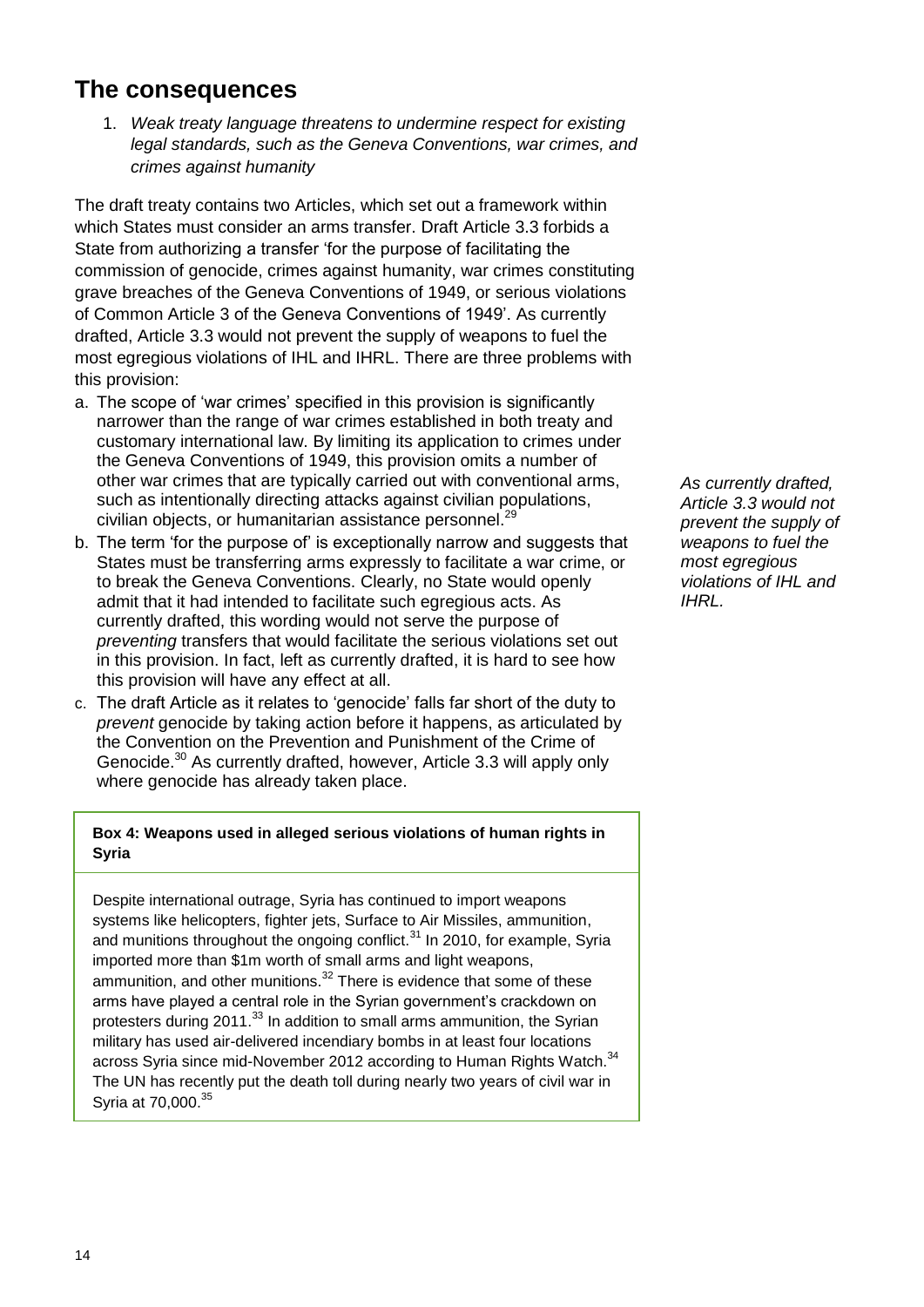#### 2. *Undermining respect for IHL and IHRL – why 'overriding risk' could help to arm human rights abusers*

The draft text requires States to refuse a transfer of arms only if, having assessed any potential contribution to peace and security, there is considered to be an 'overriding risk' that a transfer could result in serious violations of IHL, IHRL, or a contribution to terrorist acts. This raises the prospects that a State could choose to ignore risks of violations of IHRL or IHL on the grounds that these did not override a perceived positive contribution that the transfer might make to peace and security. Establishing this type of comparative decision making process runs contrary to existing international legal standards and principles.

#### **Box 5: Military aid to Egypt**

Despite continuing human rights concerns in Egypt, in March 2012, the United States released \$1.3 billion in military aid for Egypt, saying US national security required continued military assistance. The US waived congressional conditions imposed in 2011 that tie US aid to progress in Egypt's transition to democracy.<sup>36</sup> 'These decisions reflect America's overarching goal: to maintain our strategic partnership with an Egypt made stronger and more stable by a successful transition to democracy,' said Victoria Nuland, State Department spokeswoman.<sup>37</sup> During 2011, the year of widespread protests against the regime, Egypt received more than \$400m in defence products and services from the United States.<sup>38</sup>

One of the fundamental aims of the treaty should be to prevent States from authorizing an arms transfer where the risk of serious violations of international human rights and humanitarian law are substantial. In order to fulfil this purpose, the treaty needs to establish a clear, common international threshold. 'Overriding' is a very problematic term given its many interpretations. On one hand, it could be interpreted as referring only to a threshold or level of magnitude. However, where that threshold lies is unclear, and it may be interpreted as being so high that States are only obliged to refuse a transfer in extreme and exceptional circumstances.

On the other hand, some States may attempt to interpret 'overriding' in this context as a consideration that is more important than others. Following this logic, the State could weigh the risk of humanitarian consequences against other interests, such as a perceived contribution to peace and security as set out in draft Article 4.1. The dangers of this approach are obvious, given that by their very nature arms transfers always take place in the context of peace and security concerns. States may regard themselves as free to argue that for specific transfers their ‗peace and security' concerns outweigh, or override, even significant humanitarian or human rights harm.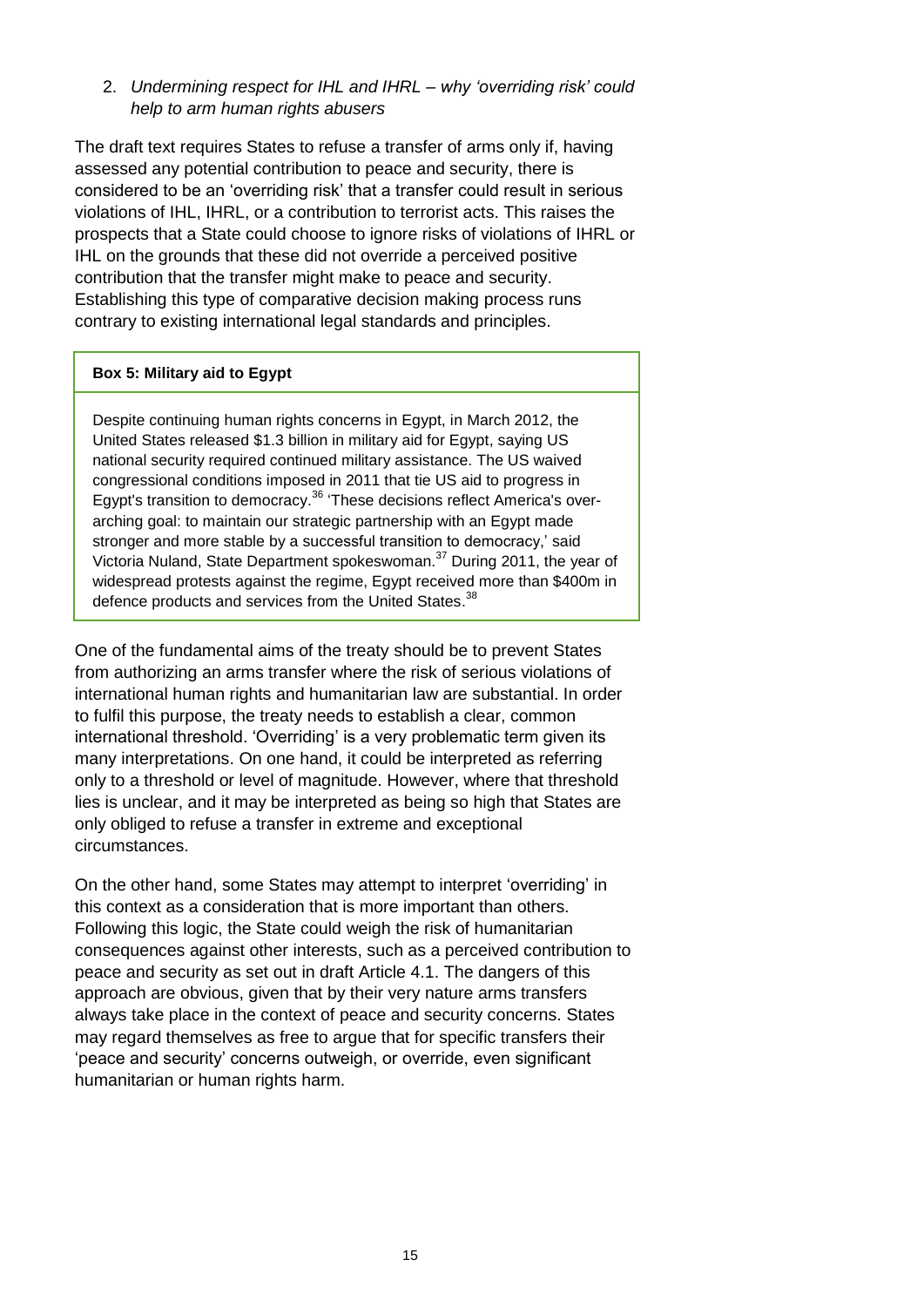#### **Box 6: Saudi Arabia involved in record-breaking arms deals despite human rights concerns**

An Amnesty report<sup>39</sup> in 2012 stated that in the Royal Saudi Air Force used fighter-bombers that had been supplied by the United Kingdom in raids in Yemen, which killed many civilians, yet in May 2012 the British Prime Minister David Cameron justified selling arms to Saudi Arabia as 'legitimate and right' on the grounds that 'autocratic countries have a right to self defence' <sup>40</sup> In May 2012, BAE Systems signed a deal worth some \$3bn to supply Hawk trainer jets to Saudi Arabia, despite ongoing concerns that they could be used to commit serious violations of human rights.<sup>41</sup> According to the same Amnesty International report, 'Saudi Arabia has been the recipient of record-breaking arms deals involving the UK, yet these have been highly secretive and there's been little or no follow-up over how the weaponry was used<sup>".42</sup>

3. *Arbitrary distinctions between 'obligatory' risk assessment criteria and 'additional concerns' threaten to undermine the purpose and effectiveness of the treaty*

The principles that should guide international arms transfers are presented in two sections. Those set out in Article 4.2 include IHL, IHRL, and the threat contributing to terrorist acts, and these assessments are obligatory. A secondary set of factors listed in Article 4.6 are referred to in the context of States being required only to 'consider taking feasible measures' to avoid the risk of these outcomes, also known as risk mitigation measures.<sup>43</sup> Moreover, while addressing gender-based violence and violence against children these concerns are removed from the wider consideration of armed violence, a serious omission in the draft Treaty text.

First, the distinction between these two sets of risks is arbitrary. Each of the five additional criteria has a basis in international law. They are also important in terms of the negative consequences of irresponsible or illicit arms transfers. Each of these criteria also has comprehensive and robust methodologies for quantifying and assessing the risk of their outcome. Furthermore, each of these criteria, when taken together with the obligatory criteria, forms elements of existing best practice in arms transfer control regimes nationally and in regional agreements across the world. To separate them out and remove them from the decision-making process is a fundamental weakening of these existing standards.

As the following specific examples will illustrate, the implications for removing these considerations from the decision making process for arms transfers have a number of dire consequences.

#### **Diversion**

Diversion is critical to the movement of arms from the licit to the illicit sphere. All States want to reduce the illicit trade in arms; and clamping down on diversion is an essential step towards achieving this.

In many regions, diversion is the means whereby violent and unaccountable non-State groups and regimes, including those that are subject to international embargoes, acquire the weapons they use to

*All States want to reduce the illicit trade in arms; and clamping down on diversion is an essential step towards achieving this.*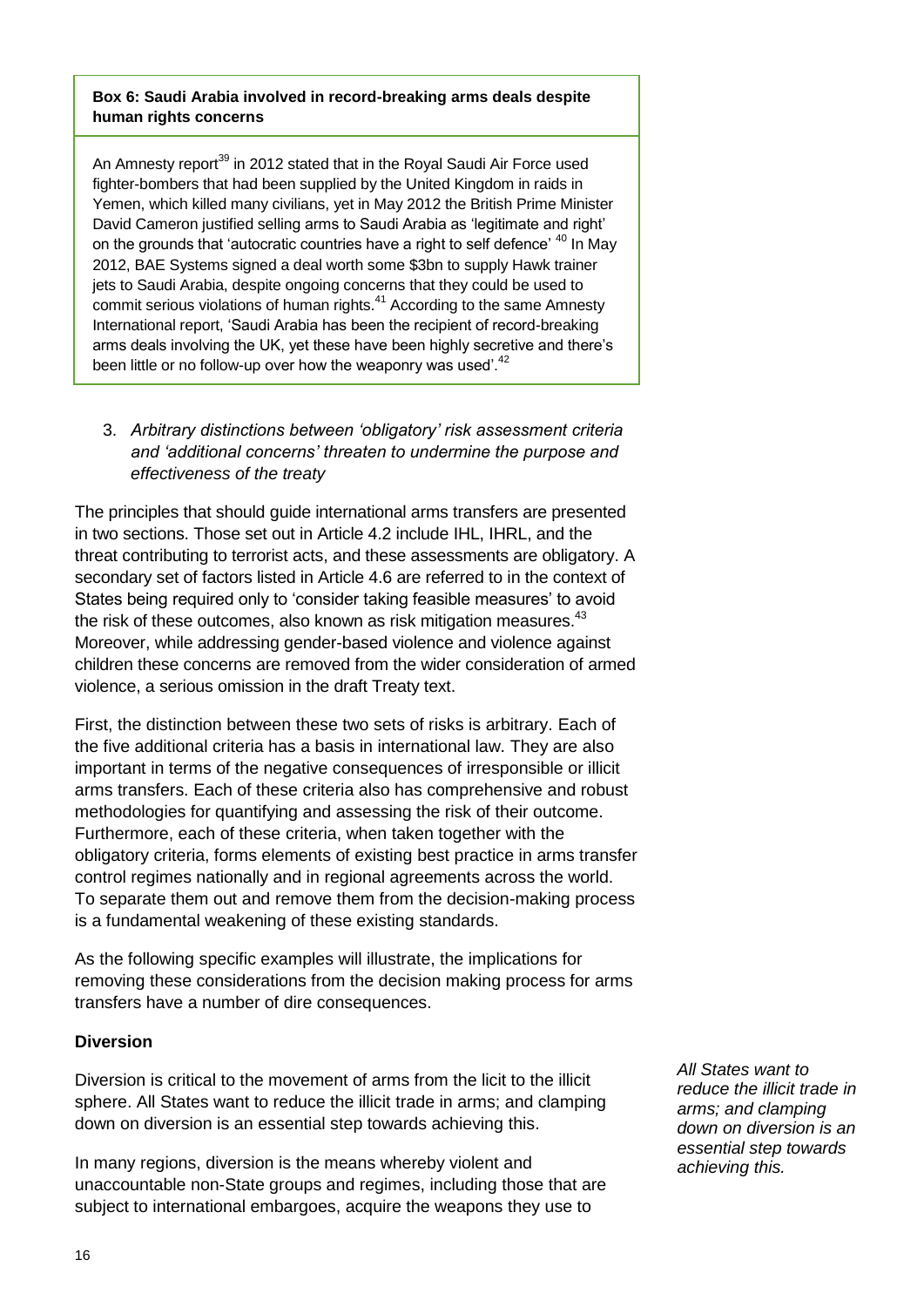threaten, maim, and kill. Accordingly, an ATT that does not include diversion among its main risk assessment criteria would fail to tackle one of the key drivers of conflict and armed violence internationally.

States need to remain vigilant about the risks of diversion, and conduct due diligence before approving arms transfers. Including this risk explicitly as part of the assessment criteria for international arms transfers is one way of reducing arms leaking into the illicit market.

#### **Gender-based violence and violence against children**

Systemic gender-based violence (GBV) is widespread and has been reported in all the regions of the world. Where cultures of violence and discrimination against women and girls exist prior to conflict, they can be exacerbated during conflict as an extreme manifestation of the abuse women face in peacetime.<sup>44</sup> According to the Committee on the Elimination of Discrimination against Women, *'*Wars, armed conflicts and the occupation of territories often lead to increased prostitution, trafficking in women and sexual assault of women, which require specific protective and punitive measures*'.* <sup>45</sup>

Sexual violence in conflict is used as a tactic of armed groups to assert power and domination, and terrorise the enemy. The former UN Special Representative of the Secretary-General on Sexual Violence in Conflict, Margot Wallström, has stated that in many conflicts 'rape is a front line'.<sup>46</sup> While GBV is predominately directed at women and girls, men and boys can also be targeted.<sup>47</sup> Domestic violence, which can be exacerbated by the availability of weapons, may also increase during and after conflict, with vulnerable women and children most at risk.<sup>48</sup>

The ATT must not create confusion, which could undermine the obligations of states to protect against GBV, including armed violence, under provisions of international human rights and humanitarian law treaties, including ICCPR, CEDAW and the Geneva Convention and its Additional Protocols.

#### **Box 7: Sexual violence used by State and non-State actors to intimidate and degrade**

In July 2012, the Acting Special Representative of the Secretary-General on Sexual Violence in Conflict, Vijay Nambiar, condemned the sexual violence in eastern Democratic Republic of the Congo that had reportedly been perpetrated by armed groups, including the rebel group known as the M23; and called on authorities to investigate the crimes. He expressed a deep concern that, with violence escalating in the eastern region of that country, 'sexual violence is once again a pattern of the conflict'.<sup>49</sup>

In June 2012, Human Rights Watch warned that security forces in Syria had used sexual violence 'to humiliate and degrade detainees with complete impunity', with reports that government forces had used sexual violence to torture men, women, boys and girls detained during the ongoing conflict.<sup>50</sup> In a separate report, issued in January 2013, the International Rescue Committee corroborated those findings by reporting that rape was a 'significant and disturbing' feature of the conflict in that country.<sup>51</sup>

*The ATT must not create confusion, which could undermine the obligations of states to protect against genderbased violence.*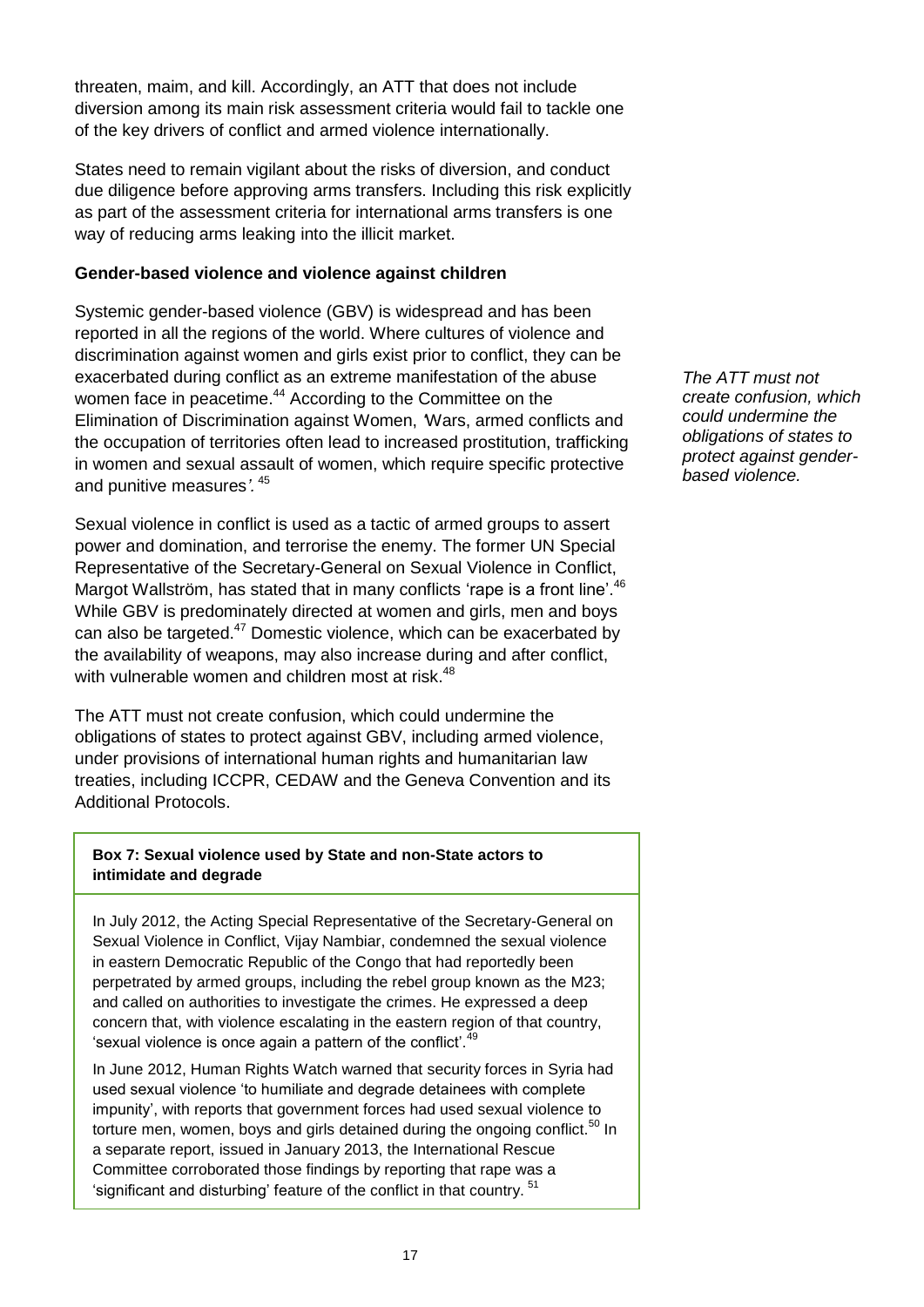#### **Organized crime**

While organized criminal gangs control less than 2 per cent of the world's small arms, many have access to military-style automatic firearms and other sophisticated types of weaponry that can cause serious harm.<sup>52</sup> In countries not affected by conflict, gangs represent key protagonists in nonconflict-related armed violence, which claim an estimated two-thirds of global violent deaths.<sup>53</sup> Worldwide, at least two million people – and probably many more – are living with firearm injuries sustained in nonconflict settings over the past decade.<sup>54</sup>

#### **Box 8: Gang-related armed violence in Mexico**

Recent data on firearms seized from crime scenes in Mexico<sup>55</sup> reveal that two-thirds can be traced back to the United States.<sup>56</sup> More than 50.5 per cent  $(7,329)$  were unable to be traced to their first retail purchaser.<sup>57</sup>

#### **Corruption**

Given the high levels of secrecy that surround many arms deals, the international arms trade is particularly at risk of corruption. Transparency International (TI) estimates the global cost of corruption in the defence sector to be a minimum of \$20bn per year, based on data from the World Bank and Stockholm International Peace Research Institute (SIPRI). This equates to the combined global official development assistance (ODA) provided in 2008 to Afghanistan, Bangladesh, Democratic Republic of the Congo, Iraq, and Pakistan; or the total sum pledged by the G8 in L'Aquila in 2009 to fight world hunger.<sup>58</sup>

According to the US Department of Commerce, 50 per cent of bribery allegations from 1994 to 1999 were in the defence sector.<sup>59</sup> A survey in 2006 by Control Risks showed that one-third of international defence companies felt they had lost out on a contract in the previous year owing to corruption by a competitor.<sup>60</sup> Moreover, TI reported in January 2013 that 70 per cent of countries failed to protect against corruption in the defence sector.<sup>61</sup>

Recent cases underline the impact that corruption and corruption risks have on the licit global trade in arms.

*by conflict, gangs represent key protagonists in nonconflict-related armed violence, which claim an estimated two-thirds of global violent deaths.*

*In countries not affected* 

#### **Box 9: Bribes worth 10 per cent of the value of the arms sale**

In December 2012, six employees of a Finnish defence group, Patria, were charged with bribery and corporate espionage in connection with a Slovenian defence contract for armoured vehicles. According to the prosecution service in Finland, the alleged bribes were 10 per cent of the value of the sale, which exceeded €160m. In September 2012, Slovenia reduced its initial order of 135 vehicles to only 30.<sup>62</sup>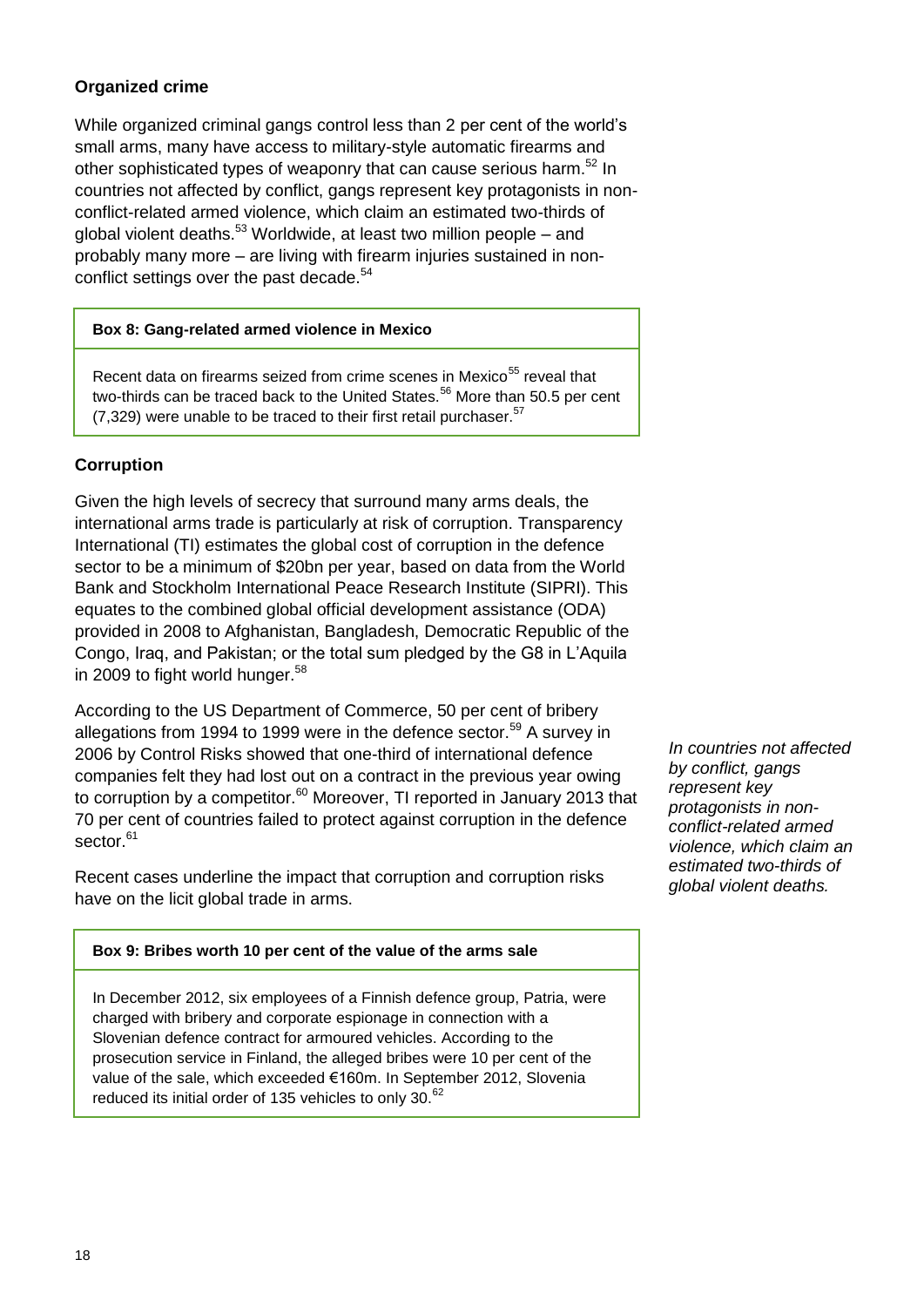#### **Socio-economic development**

Armed conflict and armed violence affects lives and livelihoods in terrible ways. These considerations must be explicitly factored into decisions on arms transfers. Countries experiencing decades of armed conflict are poorly equipped to sustain progress in long-term development, thereby making them unlikely to meet the Millennium Development Goals (MDGs) by 2015. Research has also found that neighbouring countries are negatively affected by ongoing conflict, with serious consequences on long-term processes of development.<sup>63</sup>

This is particularly apparent in Mali, which, prior to the onset of internal conflict, was making steady progress towards achieving MDGs. Relevant UN data illustrated consistent drops in under-five mortality and marked improvements in access to medical care, in school enrolment rates, and overall incremental lowering of extreme poverty over the past decade.<sup>64</sup> However, following the onset of conflict in January 2012, more than 147,000 civilians have fled northern Mali and sought refuge in neighbouring countries.<sup>65</sup> Moreover, the prevailing atmosphere of insecurity and threat of armed violence and armed conflict has had dire impacts on the socio-economic development processes, with aid budgets frozen, schools forced to remain closed, and deepening food insecurity in parts of the country. This is likely to reverse the gains made toward achieving the MDGs over the past two decades.

**Box 10: Irresponsible arms transfers and their long-term impact on development**

In 2006, the value of arms imports to Myanmar was equivalent to a staggering 72 per cent of all ODA received by that country.<sup>66</sup> Other notable examples during that year include Yemen, at 71 per cent of ODA, and Eritrea, at 34 per cent. $67$  This highlights a disregard for sustainable development goals on the part of supplier and recipient States.

### **The solutions**

- 1. The prohibitions in Article 3.3 relating to arms for genocide, crimes against humanity and war crimes need to be comprehensively defined and their application made consistent with existing international standards: Minimalist definitions will create thresholds that are simply too high, and that fail to have a meaningful humanitarian impact on armed conflicts.
- 2. Thresholds for national assessment must be based on 'substantial risk', not 'overriding risk': The treaty must not create a situation whereby States can argue that a perceived positive impact on peace and security has the ability to trump the primacy of international human rights and humanitarian law.
- 3. Risk assessments for proposed arms transfers need to be obligatory and comprehensive: By creating artificial distinctions between the risk of violations of international human rights law and international humanitarian law, and of a contribution to terrorist acts on the one

*Countries experiencing decades of armed conflict are poorly equipped to sustain progress in long-term development*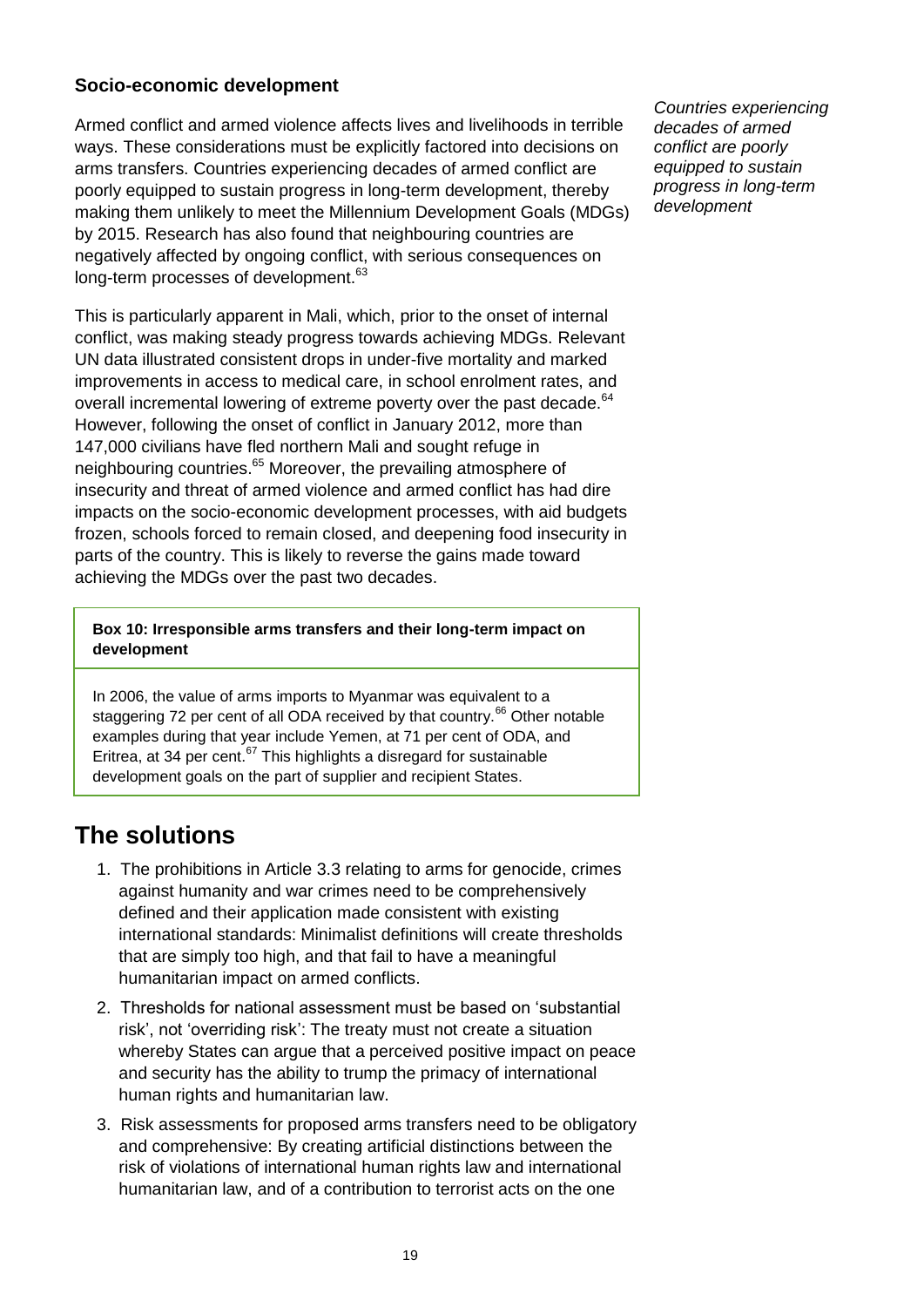hand, and negative consequences in terms of diversion, international crime, gender-based violence and violence against children, corruption and sustainable development on the other, the treaty threatens to undermine existing international legal norms and standards and best practice, and is left fundamentally weakened as a result. The treaty must ensure that all of the potential negative consequences of a proposed arms export referred to in Article 4.2 and 4.6 of the draft text are fully considered in the risk assessment process before a decision is taken on whether or not to authorize the export of conventional arms.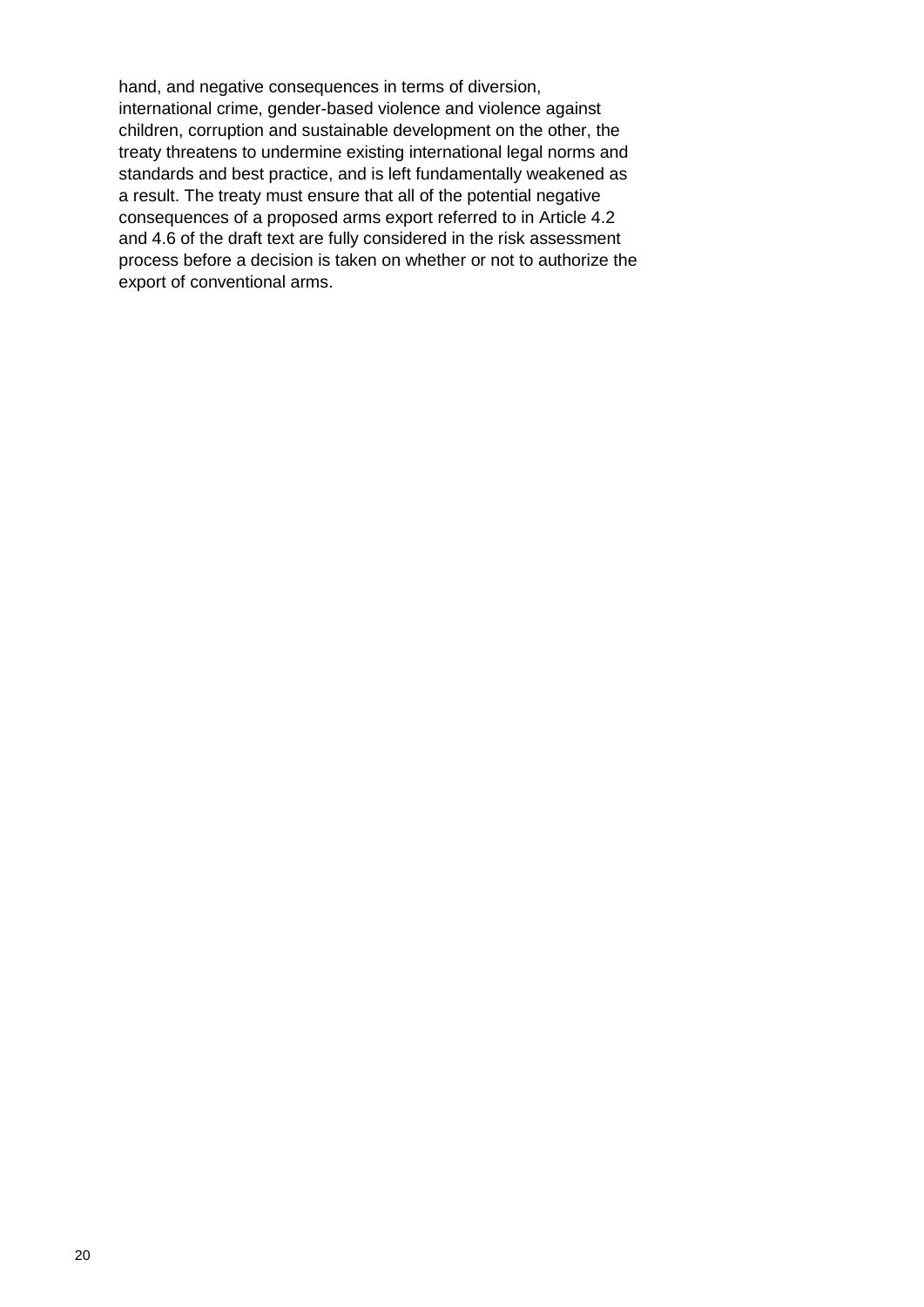# 5. MAKING THE TREATY **WORK**

# STRENGTHENING THE IMPLEMENTATION OF THE ATT

The implementation section of the draft treaty is too limited; obligations are unclear and, in places, threaten to undermine existing good practice.

The ATT must provide a clear and comprehensive framework that ensures and supports full implementation of the treaty: It must increase levels of public transparency in the international arms trade.

### The loopholes<sup>68</sup>

- *1 Allowing arms transfers made as part of defence cooperation agreements to be exempt from the treaty is a big loophole:* Article 5.2 stipulates that contractual obligations under defence cooperation agreements cannot be voided by the provisions in the ATT, thereby allowing States to place arms transfers outside the treaty by designating them as part of such an agreement.
- *2 Reporting requirements will do little to enhance transparency in the international arms trade:* There are three fundamental flaws in the provisions on reporting, namely: (a) record-keeping and reporting requirements do not apply to transfers of ammunition and munitions, or to parts and components; (b) there is no provision for national reports to be made publicly available; and (c) States are at liberty to exclude information that is considered sensitive owing to 'commercial' or 'national security' interests.
- 3 *Requirements relating to the control of brokering are weak and limited in application:* Article 8 only requires that States 'requiate brokering taking place under its jurisdiction', with the decision as to what this might involve left entirely to the discretion of individual countries.

### **The consequences**

1. *The exemption of defence cooperation agreements from the treaty* 

The exemption of defence cooperation agreements from the ATT would mean that States could continue to transfer arms despite a high risk of their use in violating human rights or international humanitarian law. A treaty that allows the continuation of arms transfers under such circumstances of serious international crimes runs counter to the very humanitarian purpose of the ATT (see Box 11).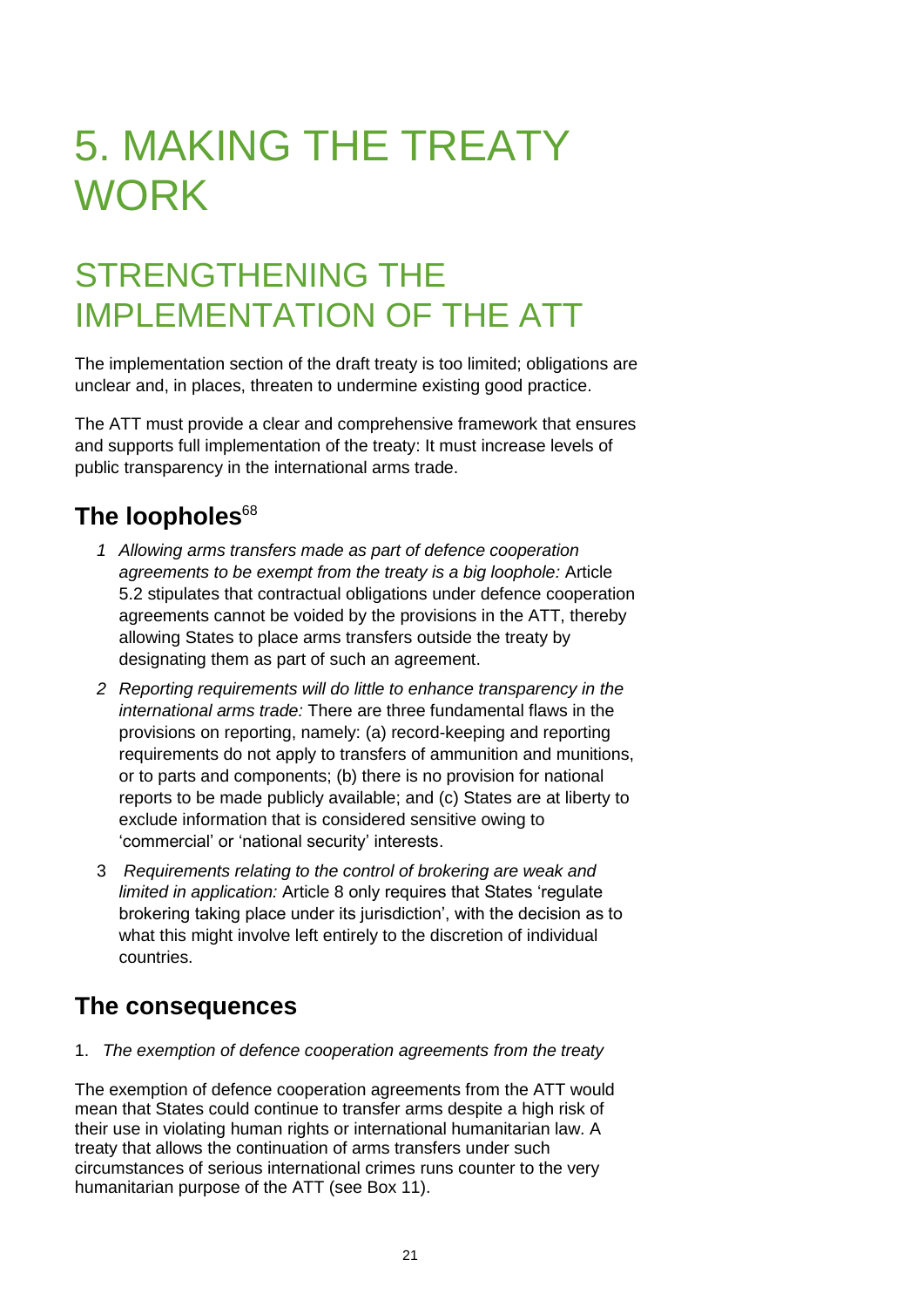#### **Box 11: Russia honoured Defence Contracts with Syria despite risks of misuse of weapons**

In January 2012, a Russian ship carrying 60 tonnes of arms and munitions destined for Syria was stopped in Cyprus. It subsequently continued its journey to Syria via Turkey.<sup>69</sup> In March 2012, Russia delivered a shipment of refurbished helicopters to Syria causing Hillary Clinton, the then US Secretary of State, to claim Russia was supplying weapons that would be used to massacre civilian protesters.<sup>70</sup> In response, Sergey Lavrov, Russia's Foreign Minister, stated ‗We violated neither international law, nor UN Security Council resolutions nor our national legislation on export control, which is one of the tightest in the world. $171$  In an interview with the Rossiya-1 TV channel, he went on to state that the refurbishment of the helicopters was part of a 2008 defence contract.<sup>72</sup>

#### 2. *The record-keeping and reporting requirements set out in the draft*  treaty *will do little to enhance transparency in international arms trade*

Some of the world's largest arms exporters, such as Germany, the United Kingdom, and the United States, provide relatively detailed and publicly available information on their transfers of conventional arms, ammunition, and parts and components. By establishing a lower standard, the draft treaty therefore risks undermining current best practice in transparency in the international trade in arms. Moreover exemptions for information considered sensitive for reasons of commercial confidentiality or national security – with no indication of what this could or should entail – could allow states the latitude to withhold reporting on any or all arms transfers on these grounds.

*The exemption of defence cooperation agreements from the ATT would mean that States could continue to transfer arms despite a high risk of their use in violating human rights or international humanitarian law.*

#### **Box 12: Voluntary reporting mechanisms are not working**

Existing reporting and record-keeping systems continue to be ineffective in capturing the extent of the international arms trade. For example, levels of reporting to UNROCA remain disappointing, even after 20 years—only 51 Member States (26 per cent) submitted national reports in 2012, which represents the lowest level ever.<sup>73</sup> Moreover, the reporting is patchy geographically, with, for example, only two countries in Africa submitting reports in 2012.<sup>74</sup>

#### 3. *The lack of any specific obligations relating to the control of arms brokering means that this Article will have very little impact*

The provisions are so weak they are unlikely to diminish the role of irresponsible arms brokers in providing arms that breach international embargoes, that fuel conflict and that are used in the perpetration of serious violations of human rights and international humanitarian law.

### **The solutions**

1. *It is clearly unacceptable that the entire treaty can be undermined simply by devising a conflicting 'instrument' or by establishing a defence cooperation agreement:* The simplest solution would be to delete Article 5.2;

*By establishing a lower standard, the draft treaty therefore risks undermining current best practice in transparency in the international trade in arms.*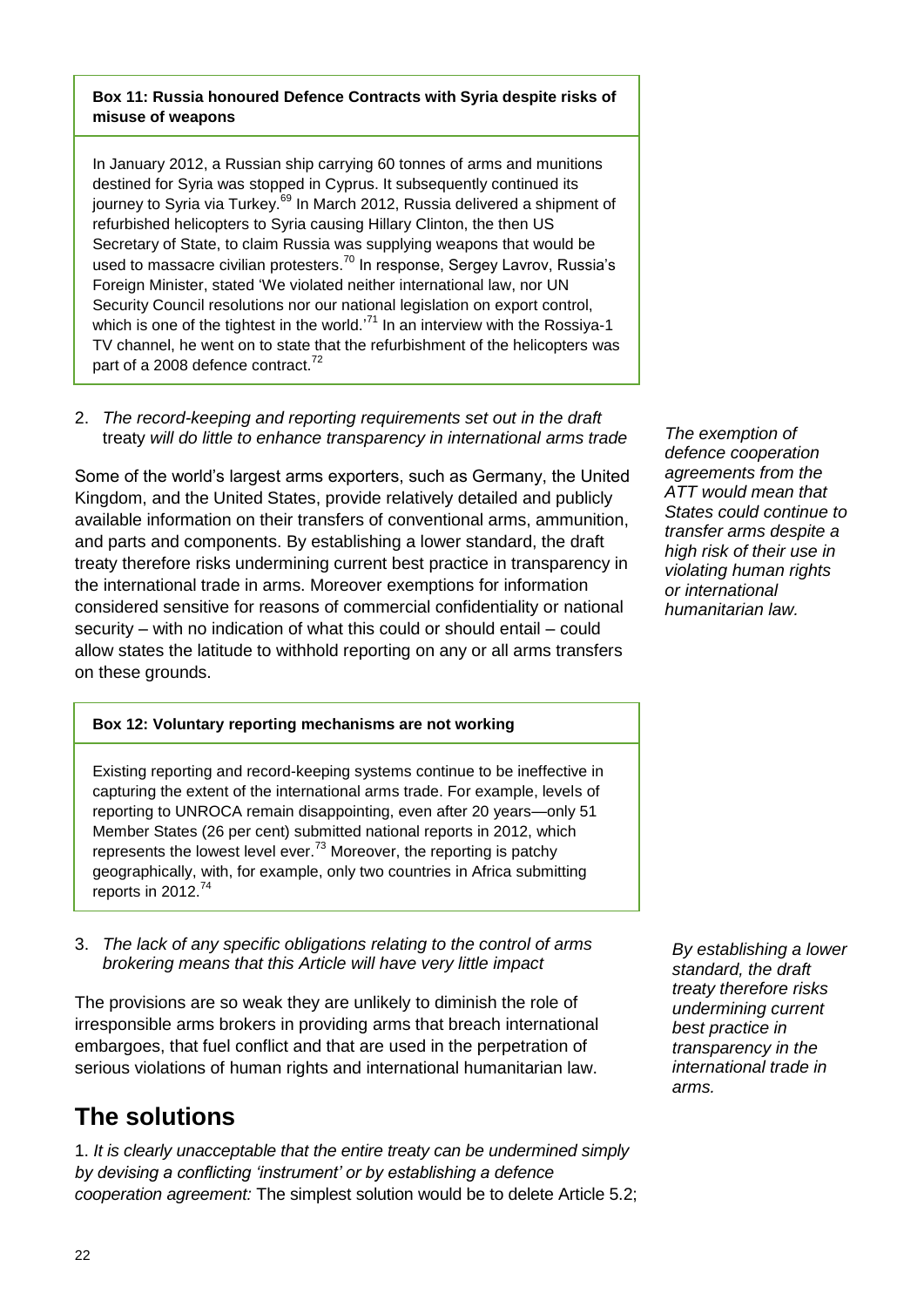2. *The treaty should include an obligation on States to submit annual reports on all transfers*: These reports need to incorporate information both on agreements and on deliveries, on conventional arms, including ammunition and munitions, and on parts and components. States should be obliged to make these reports publicly available. By establishing such obligations, the treaty could dramatically increase levels of public transparency in the international arms trade. Moreover, any exemptions for certain information should be rare and limited exceptions. This would shine a light on State practices, thereby enabling them to demonstrate that they are implementing the treaty in good faith.

3. *The ATT should explicitly require States to take concrete actions to control brokering by their nationals*: These should include ensuring that all brokering activities are authorized and that the authorization process involves assessment of a proposed transfer based on the application of comprehensive national risk assessment criteria.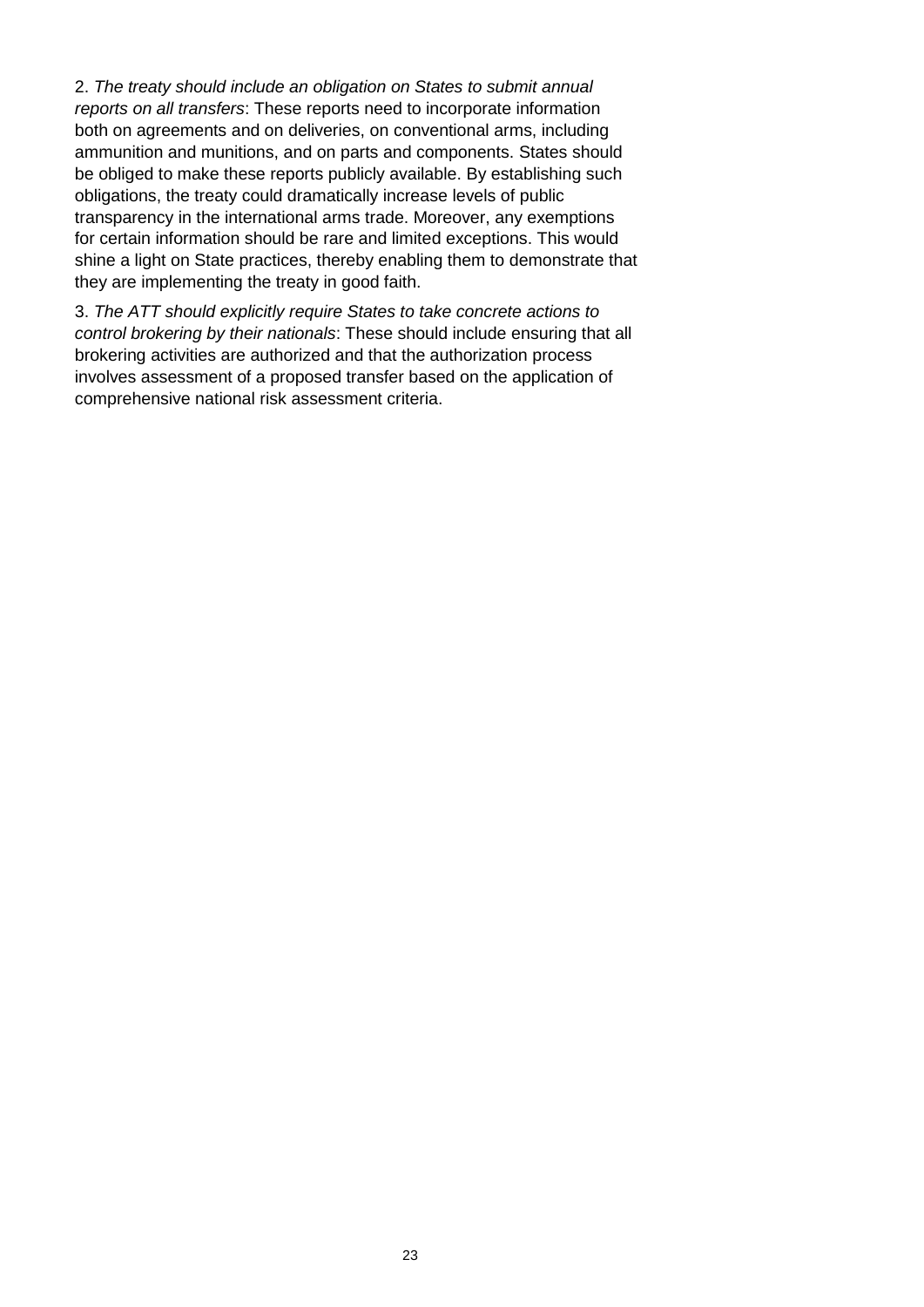# 6. BRINGING THE TREATY TO LIFE

# STRENGTHENING THE FINAL PROVISIONS OF THE ATT

There are a number of problems and weaknesses in the section of the draft treaty text that deals with final provisions. Four key areas are identified here:

### **Article 16 – Entry into force**

The entry-into-force (EIF) requirement of 65 as contained in the draft text is too high. Early EIF should be the objective – nothing is gained by delay. Lowering the EIF requirement to 30 States would still give a high enough threshold to prevent any one country or specific group of countries from forcing the ATT through against the wishes of the broader international community.

### **Article 20 – Amendments**

The current provisions under Article 20 mean that strengthening the treaty over time will be extremely difficult as any amendments to the treaty will require agreement by consensus. In order for the treaty to be able to develop over time it is vital that amendments are decided on by a majority of States Parties present and voting. Normal treaty practice is that only those States Parties that have ratified an amendment are bound by it. Accordingly, there are no compelling arguments against the institution of such a requirement. This underlines the need for States to focus on agreeing the highest possible standards from the very outset.

### **Article 21 – Conference of States Parties (CoP)**

Article 21 specifies a number of tasks and responsibilities for the CoP including the power to 'consider and adopt recommendations regarding the implementation and operation of this Treaty'. However it is not clear how the CoP is to arrive at these recommendations because there is no explicit provision for the CoP to review implementation of the Treaty by States Parties. The Treaty should provide that reviewing the application and implementation of the Treaty be an explicit function of the CoP.

*Early entry-in-force should be the objective – nothing is gained by delay.*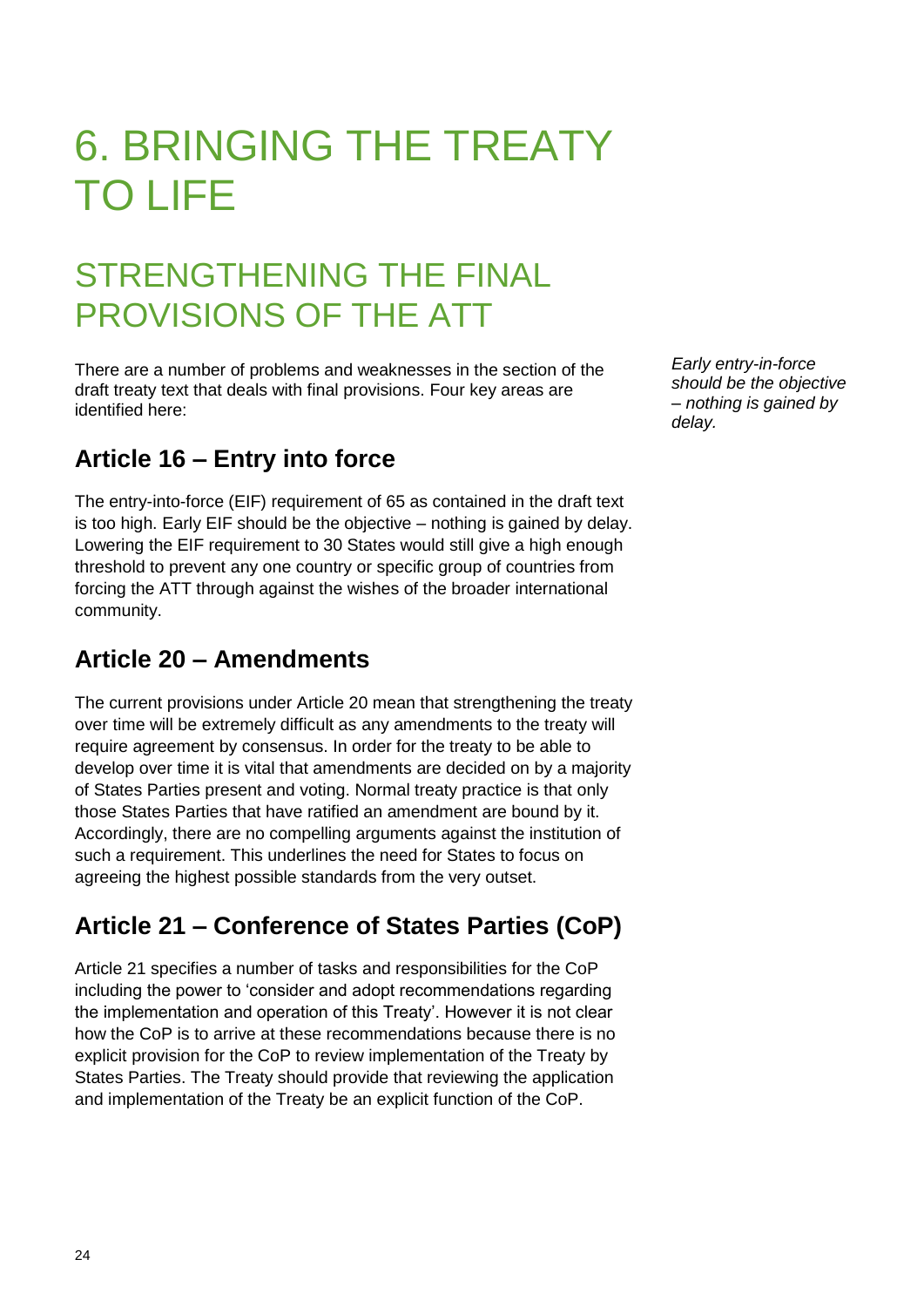### **Article 23 – Relations with States not party to this treaty**

Article 23, which sets out relations with States not party to the treaty, is very confusing and its purpose is not clear. It asserts that 'States Parties' shall apply articles 3 and 4 to all exports of conventional arms within the scope of this Treaty to States not party to this Treaty', which raises the prospect that other, relevant, provisions of the Treaty need not be applied to interactions with non-States Parties. Whether or not this is the intention of this Article, if left un-amended this could serve as a disincentive to States to sign and ratify the ATT. Non-states parties should not be subject to less stringent control, and therefore, this article should be deleted.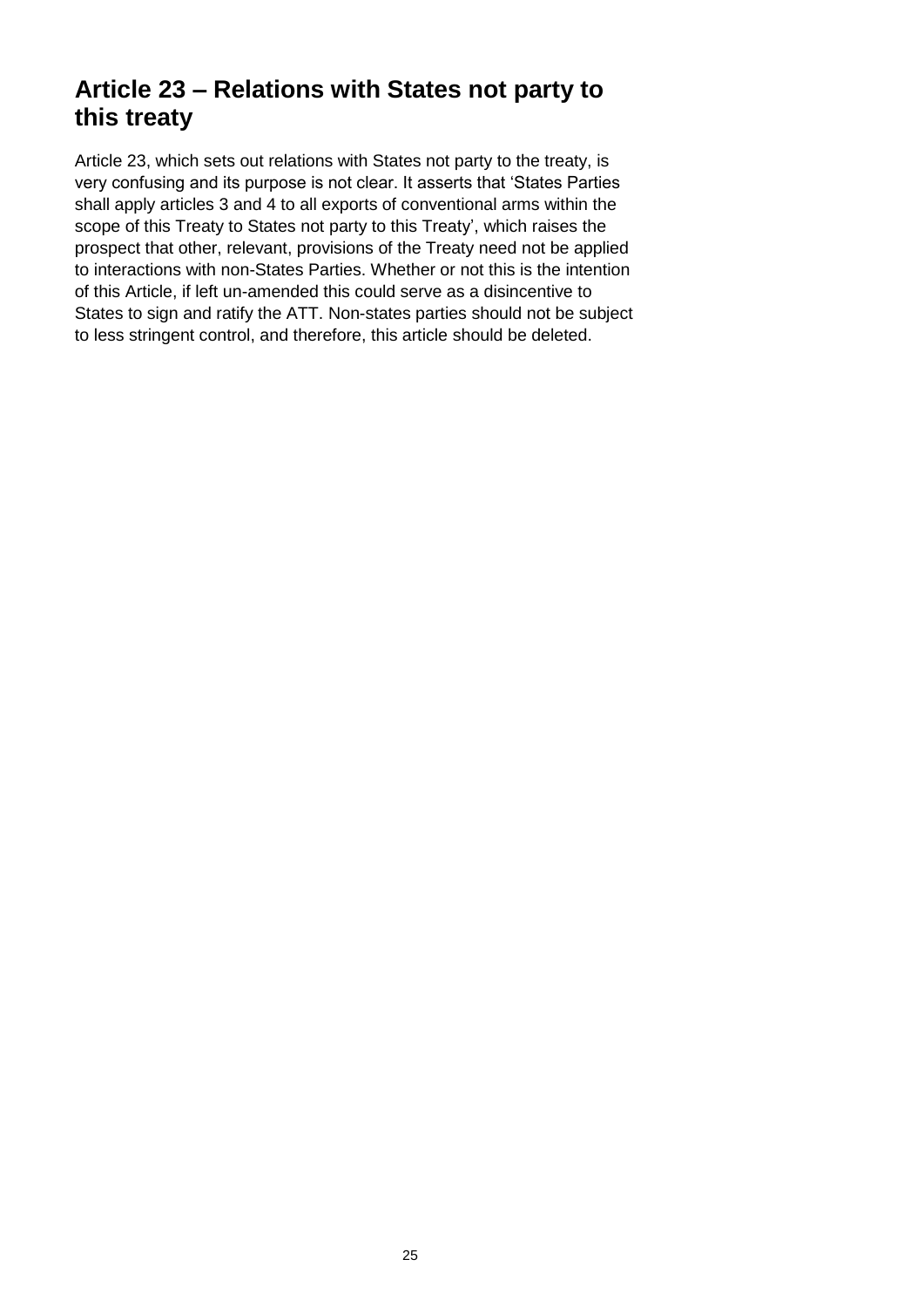# 7. CONCLUSION AND RECOMMENDATIONS

The eyes of the world will be upon governments in New York in March 2013 to see if they can finalize a treaty that meets its humanitarian purpose: to curb the irresponsible trade in arms, save lives needlessly lost to armed violence, reduce the suffering of thousands affected by the ravages of war, and contribute to the socio-economic development of nations. The March negotiations provide governments with an historic opportunity to achieve a treaty that is wide in scope, has high international standards, and contains clear guidelines for its implementation as well as provisions that will enable the treaty to become a reality in the near future. It is a chance to negotiate a treaty that will make a real difference to the arms trade.

A majority of States have fought long and hard over the past decade for a robust treaty; they must not be thwarted by a minority willing to trade substance for an illusion of universality. They must stand firm and united to achieve a strong treaty that will create high international norms and that will encourage others to join over time. States cannot afford to adopt a weak treaty that is fatally flawed by excessive compromise in order to appease the sceptical few; this will not transform the arms trade. The international community has come a long way in the last six years, and the positions of States including the most anxious about the ATT have shifted significantly, but there is still more to be done. It is crucial that the process does not now fall at the final hurdle, and that all UN Member States rise to the occasion, agreeing a strong treaty rather than a quick fix.

The year 2013 represents an opportunity for States to act to bring the arms trade under control with a common set of legally binding international rules – failure and delay will be measured in the continued loss of human lives.

The loopholes identified in the draft treaty must be fixed. Without these missing pieces, the treaty cannot be the 'strong and robust' regulatory system that States were mandated to achieve by the UN. The treaty that comes out of the Conference in March 2013 must have unambiguous and precise language. States must be clear about the treaty's provisions and their obligations in implementing the ATT.

### RECOMMENDATIONS

- The Scope of the treaty must be fully comprehensive. It must control all types of conventional weapons, ammunition and munitions, and parts and components. It must also cover all the ways in which international arms transfers take place.
- The Criteria of the treaty must be robust, and ensure that arms must not be transferred if there is a substantial risk that they would be used to violate

*States cannot afford to adopt a weak treaty that is fatally flawed by excessive compromise in order to appease the sceptical few; this will not transform the arms trade.*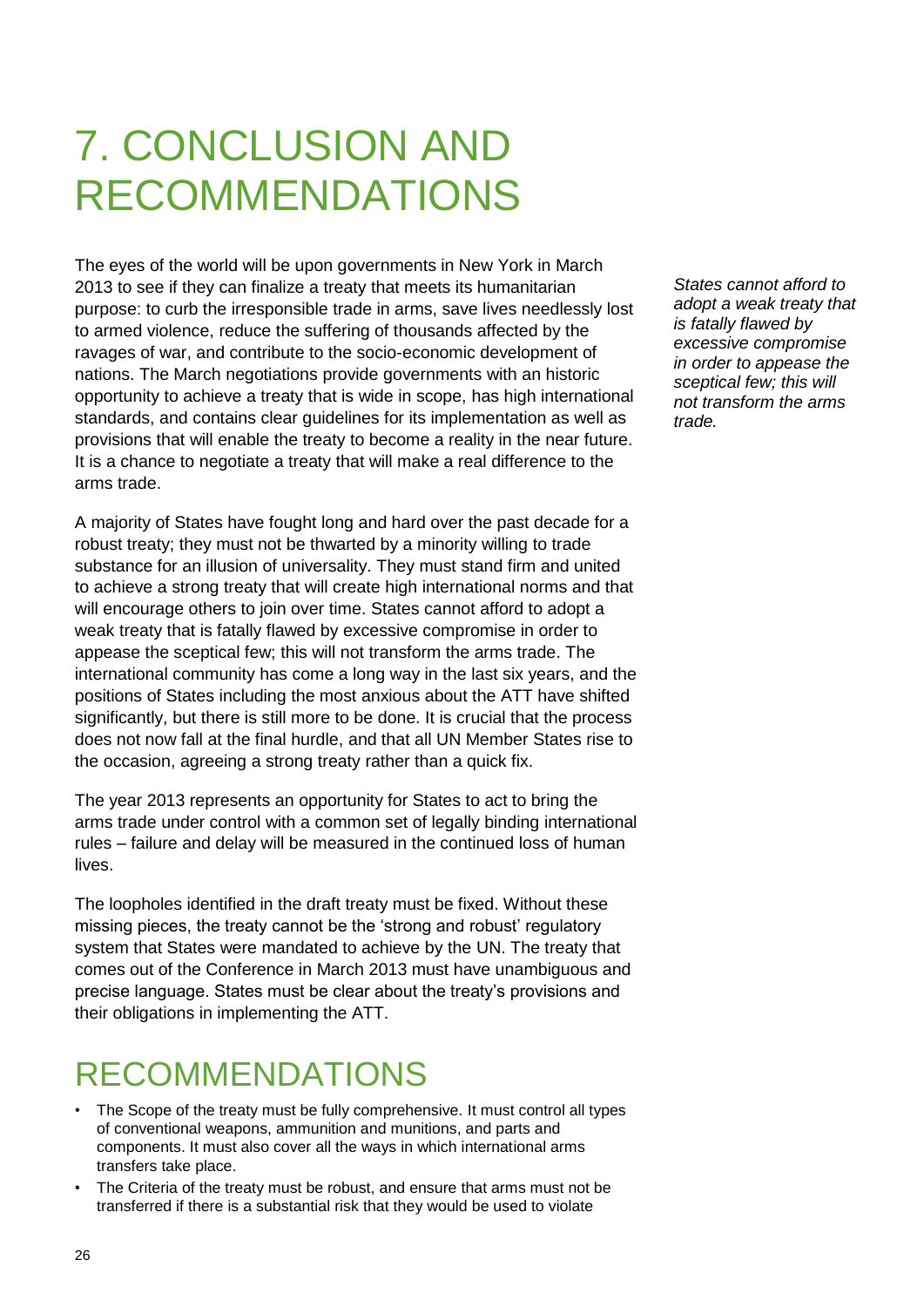IHL/IHRL, exacerbate armed violence and conflict – including gender-based armed violence – encourage corruption, or undermine development.

- The Implementation provisions must ensure that public reporting on all transfers is an obligation on member states, and that activities like brokering are carefully and comprehensively covered.
- The Final Provisions must ensure the earliest entry into force for the treaty, and develop amendment provisions that allow the States Parties to develop its provisions over time.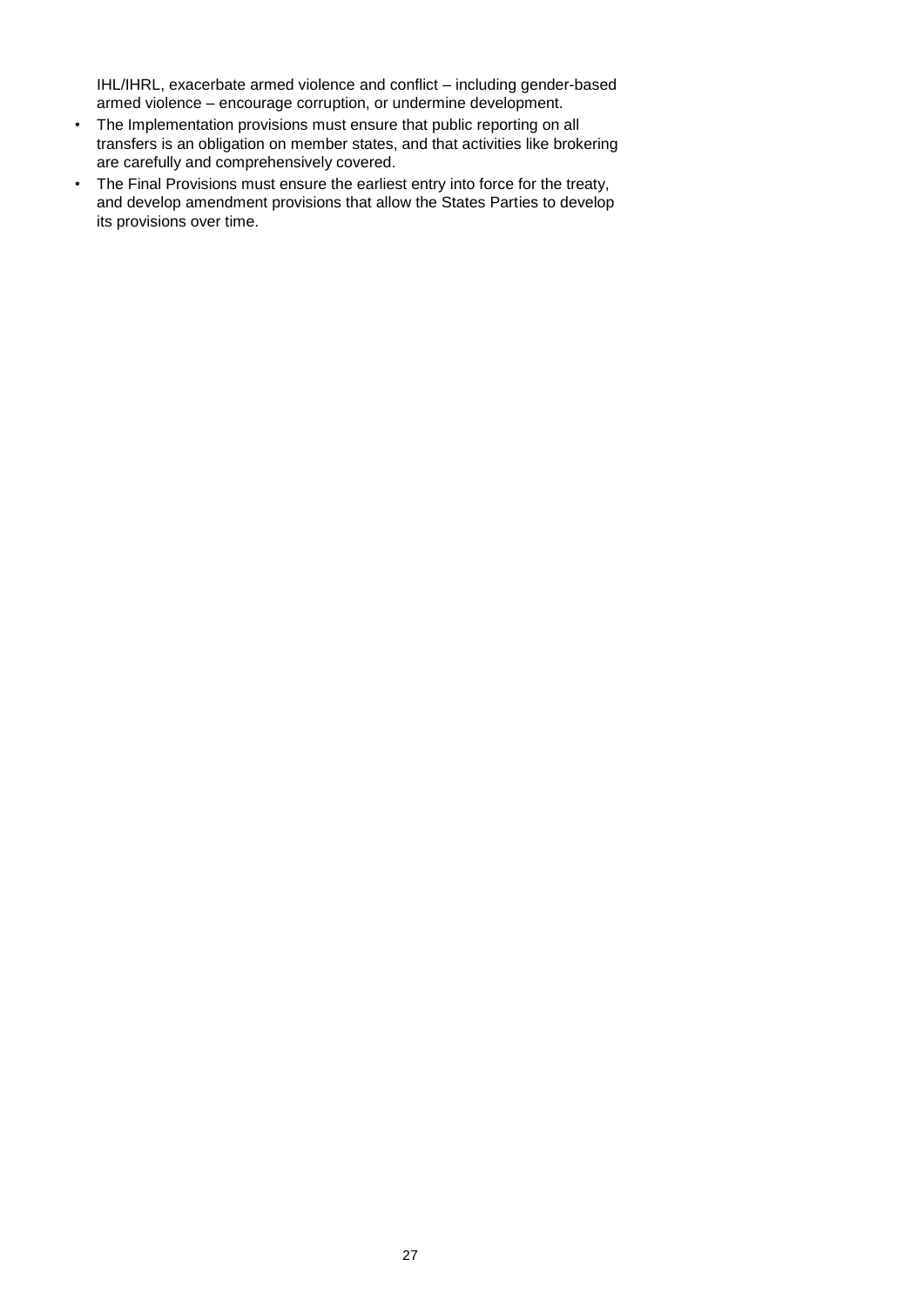# NOTES

 $^1$  UN (2012) 'The draft of the Arms Trade Treaty', 26 July 2012, A/CONF.2/7/CRP.1, <http://www.un.org/disarmament/ATT/> (last accessed 8 February 2013).

2 At the United Nations First Committee on Disarmament and International Security (8 October-6 November 2012) resolution L.11 was passed calling for a second diplomatic conference to be held in 18-29 March 2013. See <http://www.reachingcriticalwill.org/disarmament-fora/unga/2012/resolutions> (last accessed 8 February 2013)

3 Representatives from 74 States took the floor during the Conference in July 2012 to deliver a joint statement underlining what they considered to be the ‗core' elements of the treaty ‗without which our efforts would fall significantly short of what the General Assembly resolution has mandated,' and that the 'ATT will be judged by the strength of its criteria (and also its scope).' Se[e http://reachingcriticalwill.org/images/documents/Disarmament](http://reachingcriticalwill.org/images/documents/Disarmament-fora/att/negotiating-conference/statements/20July_groupof74.pdf)[fora/att/negotiating-conference/statements/20July\\_groupof74.pdf](http://reachingcriticalwill.org/images/documents/Disarmament-fora/att/negotiating-conference/statements/20July_groupof74.pdf) (last accessed 8 February 2013).

4 UN General Assembly resolution 64/48, paragraph 4.

5<br>UN Treaty Collection (1966) 'International Covenant on Civil and Political Rights', [http://treaties.un.org/Pages/ViewDetails.aspx?src=TREATY&mtdsg\\_no=IV-4&chapter=4&lang=en](http://treaties.un.org/Pages/ViewDetails.aspx?src=TREATY&mtdsg_no=IV-4&chapter=4&lang=en) (last accessed 8 February 2013).

6 *Ibid*.

7<br>UN Treaty Collection (1982) 'United Nations Convention on the Law of the Sea', [http://treaties.un.org/Pages/ViewDetailsIII.aspx?&src=TREATY&mtdsg\\_no=XXI~6&chapter=21&Temp=mtdsg3&lan](http://treaties.un.org/Pages/ViewDetailsIII.aspx?&src=TREATY&mtdsg_no=XXI~6&chapter=21&Temp=mtdsg3&lang=en) [g=en](http://treaties.un.org/Pages/ViewDetailsIII.aspx?&src=TREATY&mtdsg_no=XXI~6&chapter=21&Temp=mtdsg3&lang=en) (last accessed 8 February 2013).

<sup>8</sup> UN (2010) 'Convention on the Prohibition of the Use, Stockpiling, Production and Transfer of Anti-Personnel Mines and on their Destruction'[, http://untreaty.un.org/cod/avl/pdf/ha/cpusptam/cpusptam\\_e.pdf](http://untreaty.un.org/cod/avl/pdf/ha/cpusptam/cpusptam_e.pdf) (last accessed 8 February 2013).

<sup>9</sup> UN Treaty Collection (2008) 'Optional Protocol to the International Covenant on Economic, Social and Cultural Rights', [http://treaties.un.org/Pages/ViewDetails.aspx?src=TREATY&mtdsg\\_no=IV-3-a&chapter=4&lang=en](http://treaties.un.org/Pages/ViewDetails.aspx?src=TREATY&mtdsg_no=IV-3-a&chapter=4&lang=en) (last accessed 8 February 2013).

<sup>10</sup> See the Optional Protocol to the Convention on the Elimination of All Forms of Discrimination against Women (CEDAW), http://www.un.org/womenwatch/daw/cedaw/protocol/text.htm (last accessed 8 February 2013).

<sup>11</sup> UN Treaty Collection (2002) Optional Protocol for the Convention against Torture and Other Cruel, Inhuman or Degrading Treatment or Punishment, http://treaties.un.org/Pages/ViewDetails.aspx?mtdsg\_no=IV-9 b&chapter=4&lang=en (last accessed 8 February 2013)

12<br>Article 2.A, Paragraph 1 does not include 'ammunition and other munitions' or 'parts and components'. See UN (2012) ‗The Draft of the Arms Trade Treaty', 26 July 2012, A/CONF.217/CRP.1, [http://www.saferworld.org.uk/downloads/120726 CRP.1 %28draft ATT text%29.pdf](http://www.saferworld.org.uk/downloads/120726%20CRP.1%20%28draft%20ATT%20text%29.pdf) (last accessed 8 February 2013).

13 *Ibid.*, p.3

<sup>14</sup> According to Oxfam estimates, 12 billion bullets are produced each year – nearly two bullets for every person in the world. The global trade in ammunition for small arms and light weapons is worth more than the trade in firearms and light weapons themselves. D. Basu Ray and B. Murphy (2012) ‗Stop a Bullet, Stop a War: Why ammunition must be included in the Arms Trade Treaty', Oxford: Oxfam[, http://www.oxfam.org/sites/www.oxfam.org/files/stop-bullet-stop](http://www.oxfam.org/sites/www.oxfam.org/files/stop-bullet-stop-war-arms-trade-treaty-310512-en.pdf)[war-arms-trade-treaty-310512-en.pdf](http://www.oxfam.org/sites/www.oxfam.org/files/stop-bullet-stop-war-arms-trade-treaty-310512-en.pdf) (last accessed 8 February 2013).

15 Conflict Armament Research (2012) 'The distribution of Iranian ammunition in Africa: Evidence from a nine-country investigation'[, http://www.conflictarm.com/images/Iranian\\_Ammunition.pdf](http://www.conflictarm.com/images/Iranian_Ammunition.pdf) (last accessed 8 February 2013).

16 *Ibid.* For examples of where ammunition supplies (or lack thereof) have affected the outcome of conflicts, see also B. Murphy and D. Basu Ray, *op. cit*.

<sup>17</sup> P. Herron, N. Marsh, M. Schroeder, and J. Lazarevic (2010) 'Emerging from Obscurity: The global ammunition trade', *Small Arms Survey 2010: Gangs, Groups and Guns*, Cambridge: Cambridge University Press, p.7, <http://www.smallarmssurvey.org/fileadmin/docs/A-Yearbook/2010/en/Small-Arms-Survey-2010-Chapter-01-EN.pdf> (last accessed 8 February 2013).

<sup>18</sup> According to the Small Arms Survey, the total annual value of authorized transfers of ammunition is estimated to be \$4.266bn. However, new market research suggests that these are likely to be conservative estimates. The think tank, Marketsandmarkets, estimates the value of the global ammunition 'market' at \$8.15bn for 2012, with smallcalibre ammunition accounting for 44.51 per cent of this market. According to the Small Arms Survey, out of the total \$8.5bn annual value of authorized transfers of SALW, their parts, components, and ammunition, just over half (\$4.266bn) went towards ammunition. For Marketsandmarkets, ‗market' includes domestic production and largecalibre systems, but not ammunition for civilian purposes. J. Grzybowski, N. Marsh, and M. Schroeder (2012) 'Piece by Piece: Authorised transfers of parts and accessories', in *Small Arms Survey 2012: Moving targets*, ch. 8, Cambridge: Cambridge University Press[, http://www.smallarmssurvey.org/fileadmin/docs/A-](http://www.smallarmssurvey.org/fileadmin/docs/A-Yearbook/2012/eng/Small-Arms-Survey-2012-Chapter-08-EN.pdf)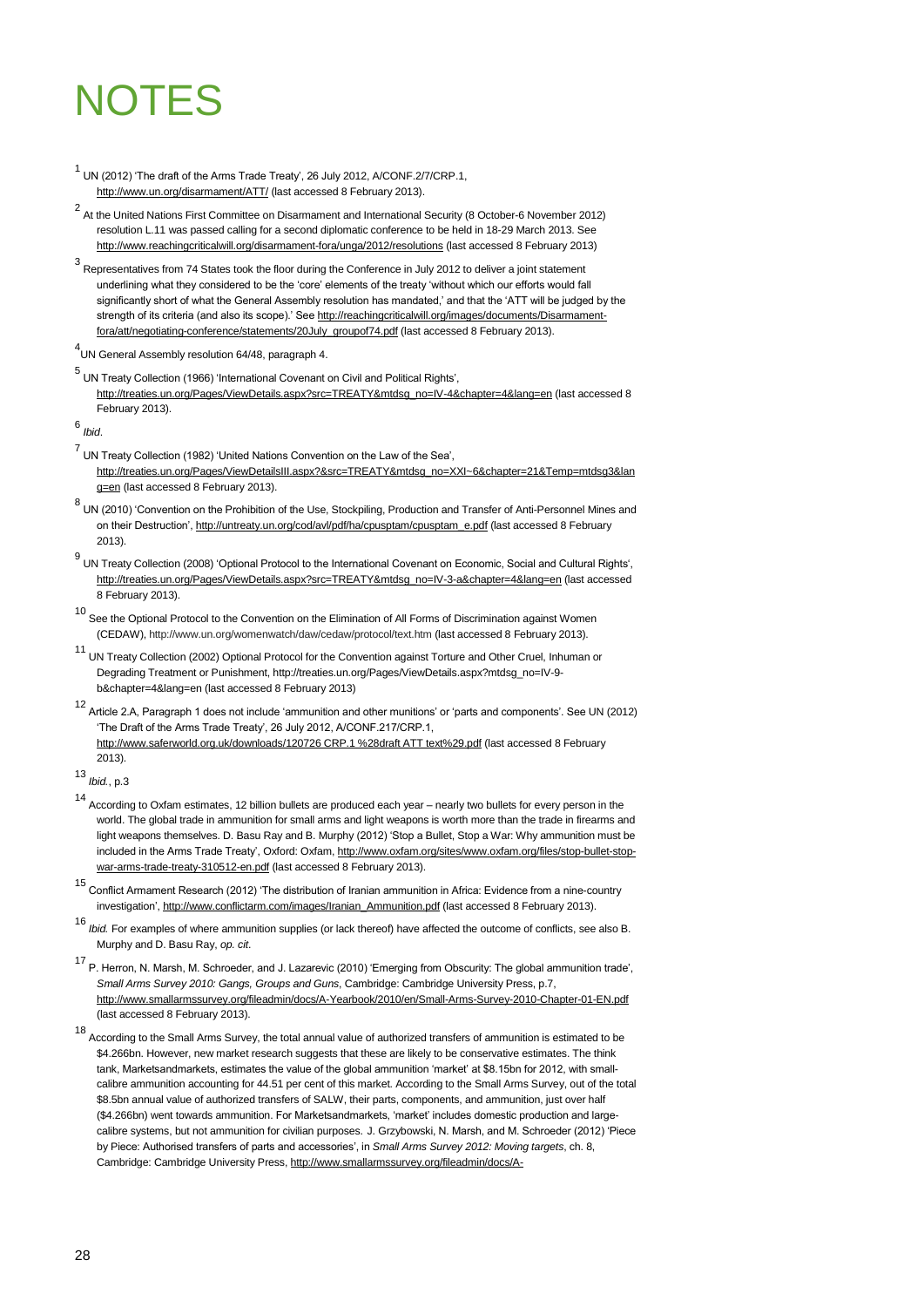Yearbook/2012/eng/Small-Arms-Survey-2012-Chapter-08-EN.pdf (last accessed 8 February 2013); Marketsandmarkets (2012) 'Global Ammunition Market (Large Caliber, Medium Caliber and Small Caliber) (2012- 2017)*',* Marketsandmarkets*, December 2012,* [http://www.marketsandmarkets.com/Market-Reports/ammunition](http://www.marketsandmarkets.com/Market-Reports/ammunition-market-923.html)[market-923.html](http://www.marketsandmarkets.com/Market-Reports/ammunition-market-923.html) (last accessed 8 February 2013).

- 19 Marketsandmarkets, *op. cit.*
- $^{20}$  D. Basu Rav (2012) 'The Final Countdown: A historic opportunity to deliver an arms trade treaty that saves lives', Oxford: Oxfam, p.30, http://www.oxfam.org/sites/www.oxfam.org/files/tb-final-countdown-arms-trade-treaty-020712 en\_1.pdf (last accessed 8 February 2013).
- $21$  M. Butcher and D. Basu Ray (2012) 'Piecing It All Together: Why the Arms Trade Treaty must regulate parts and components for weapons and military equipment', Oxford: Oxfam, pp. 2-3[, http://policy](http://policy-practice.oxfam.org.uk/publications/piecing-it-all-together-why-the-arms-trade-treaty-must-regulate-parts-and-compo-230815)[practice.oxfam.org.uk/publications/piecing-it-all-together-why-the-arms-trade-treaty-must-regulate-parts-and-compo-](http://policy-practice.oxfam.org.uk/publications/piecing-it-all-together-why-the-arms-trade-treaty-must-regulate-parts-and-compo-230815)[230815](http://policy-practice.oxfam.org.uk/publications/piecing-it-all-together-why-the-arms-trade-treaty-must-regulate-parts-and-compo-230815) (last accessed 15 February 2013).

<sup>22</sup> A. Cordesman (2004) *Military Balance in the Middle East*, Greenwood Publishing Group, p.96.

23 International Institute for Strategic Studies (2010) 'Military Balance 2010', p.263.

- 24 J. Hardy and A. Davis (2013) ‗Materiel moves: Chinese arms sales building key alliances in SE Asia', *Jane's Defence Weekly*, 31 January 2013
- <sup>25</sup> ‗China to train Cambodian army', *Bangkok Post*[, http://www.bangkokpost.com/news/local/332578/china-to-train](http://www.bangkokpost.com/news/local/332578/china-to-train-cambodian-army)[cambodian-army](http://www.bangkokpost.com/news/local/332578/china-to-train-cambodian-army)
- <sup>26</sup> During the treaty negotiations, more than 100 Member States expressed strong support for the text to be wider in scope than the 7+1 formula. See armstreaty.org 'Other conventional weapons', Mapping the Arms Trade Treaty, [http://armstreaty.org/mapsstates\\_map.php?sid=1362](http://armstreaty.org/mapsstates_map.php?sid=1362) (last accessed 8 February 2013).
- <sup>27</sup> Article 3 and Article 4 (paragraphs 2 and 6) of the draft treaty identify a range of risks for national assessments to consider before approving transfers of arms. These include diversion, gender-based violence, organized crime, corruption, and development. UN (2012) 'The draft of the Arms Trade Treaty', 26 July 2012, A/CONF.217/CRP.1, [http://www.saferworld.org.uk/downloads/120726 CRP.1 %28draft ATT text%29.pdf](http://www.saferworld.org.uk/downloads/120726%20CRP.1%20%28draft%20ATT%20text%29.pdf) (last accessed 8 February 2013).
- $^{28}$  While more than 130 Member States have called for ammunition to be included within the scope of the treaty, a handful of influential States are unwilling to amend the text of Article 2.A.1 to include ammunition owing to domestic and strategic considerations. These include China, Egypt, Syrian Arab Republic, and the United States. Those member countries calling for a widening of the scope include the Economic Community of West African States (ECOWAS), and the Caribbean Community and Common Market (CARICOM). See armstreaty.org ‗Ammunition', Mapping the Arms Trade Treaty[, http://armstreaty.org/mapsstates\\_map.php?sid=1333](http://armstreaty.org/mapsstates_map.php?sid=1333) (last accessed 8 February 2013).
- <sup>29</sup> These other crimes are specified in the First Additional Protocol to the Geneva Conventions, the Rome Statute of the International Criminal Court, and customary international law.
- <sup>30</sup> Article 1 (1) of the Convention on the Prevention and Punishment of the Crime of Genocide states: ‗The Contracting Parties confirm that genocide, whether committed in time of peace or in time of war, is a crime under international law which they undertake to prevent *and to punish.*' This requires an assessment of whether that which is to be prevented is likely to occur – see, for example, the Bosnian Genocide Case: 'the obligation of States parties [to the Genocide Convention] is … to employ all means reasonably available to them, so as to prevent genocide so far as possible. A State does not incur responsibility simply because the desired result is not achieved; responsibility is however incurred if the State manifestly failed to take all measures to prevent genocide which were within its power, and which might have contributed to preventing the genocide. In this area the notion of 'due diligence', which calls for an assessment *in concreto*, is of critical importance. Various parameters operate when assessing whether a State has duly discharged the obligation concerned. The first, which varies greatly from one State to another, is clearly the capacity to influence effectively the action of persons likely to commit, or already committing, genocide.' International Court of Justice (2007) 'Case Concerning Application of the Convention on the Prevention and Punishment of the Crime of Genocide (Bosnia and Herzegovina V. Serbia and Montenegro)', Judgement of 26 February 2007[, http://www.icj-cij.org/docket/files/91/13685.pdf](http://www.icj-cij.org/docket/files/91/13685.pdf) (last accessed 14 February 2013).
- <sup>31</sup> Russia has shipped millions of dollars worth of missiles, combat jets, tanks, artillery and other military gear to Syria for more than four decades. From 2007 to 2010, the value of Russian arms deals with Syria more than doubled, to US\$4.7 billion from \$2.1 billion, compared with 2003 to 2006. D. Basu Ray (2012) ‗The Devil is in the Detail: The importance of comprehensive and legally binding criteria for arms transfers,' p.3, http://policypractice.oxfam.org.uk/publications/the-devil-is-in-the-detail-the-importance-of-comprehensive-and-legally-binding-221514; SIPRI Arms Transfers Database[, http://armstrade.sipri.org/armstrade/page/trade\\_register.php](http://armstrade.sipri.org/armstrade/page/trade_register.php) (both last accessed 13 February 2013).
- 32<br>UN Commodity Trade Statistics Database (UN COMTRADE), <u>http://comtrade.un.org/db/default.aspx</u>. Customs codes referenced: [HS1996 code 930100] Military weapons, other than hand guns, swords, etc; [HS1996 code 930200] Revolvers and pistols; [HS1996 code 930510] Parts and accessories of revolvers or pistols; and [HS1996 code 930690] Munitions of war, ammunition/projectiles and parts.

<sup>33</sup> A report from the UN Office of the High Commissioner for Human Rights outlined a litany of government abuses,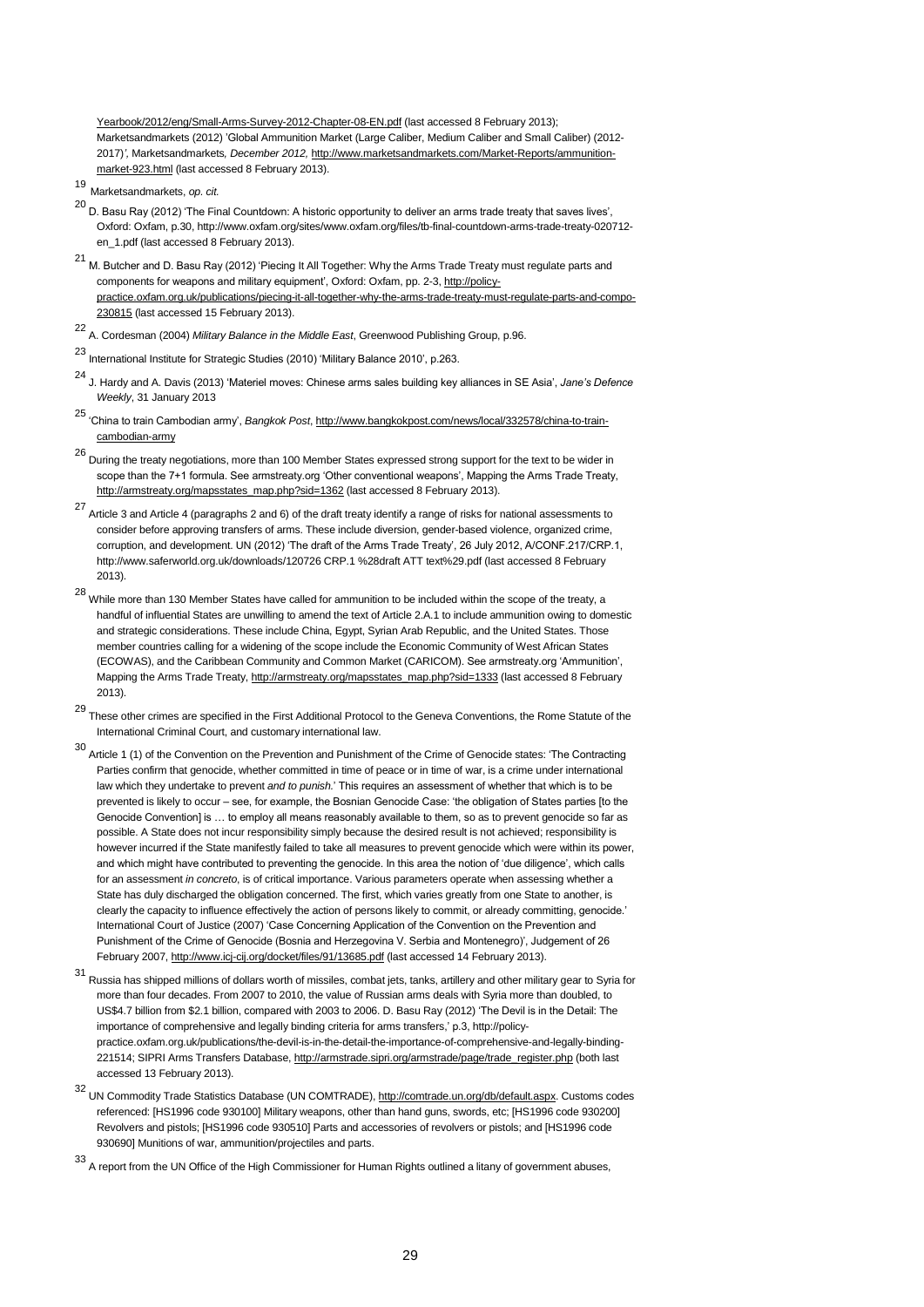including apparent 'shoot-to-kill' policies against protesters by snipers. The report further stated that, 'Information provided to the commission illustrates the extensive resources that the government and armed forces have devoted to efforts to control protests. In addition to regular military units armed with automatic weapons, the military deployed snipers, Special Forces units, tanks, armoured personnel carriers and intelligence units during operations to end demonstrations.' Human Rights Council (2011) 'Report of the Independent International Commission of Inquiry on the Syrian Arab Republic', p.15,

<http://www.ohchr.org/Documents/HRBodies/HRCouncil/SpecialSession/Session18/A-HRC-S-17-2-Add1.pdf> (last accessed 13 February 2013).

- <sup>34</sup> ‗Syria: Incendiary bombs used in populated areas', Human Rights Watch, December 2012. <http://www.hrw.org/news/2012/12/12/syria-incendiary-weapons-used-populated-areas> (last accessed 4 March 2013).
- <sup>35</sup> ‗Ban condemns attack on Turkish-Syrian border', UN News Centre, 13 February 2013, <http://www.un.org/apps/news/story.asp?NewsID=44130&Cr=Syria&Cr1=#.UR0Yhx072JY> (last accessed 13 February 2013).
- <sup>36</sup> A. Quinn, ‗US approves Egypt military aid despite rights fears', Reuters, 23 March 2012, <http://www.reuters.com/article/2012/03/23/us-egypt-usa-aid-idUSBRE82M0UG20120323> (last accessed 13 February 2013).

37 *Ibid.*

- $38$  This included \$54m in aircraft and related equipment, as well as \$36m in other equipment. 'The US and Egypt sure look like allies, at Least on Military Matters', *the Atlantic*, 14 September 2012, [http://www.theatlantic.com/international/archive/2012/09/the-us-and-egypt-sure-look-like-allies-at-least-on-military](http://www.theatlantic.com/international/archive/2012/09/the-us-and-egypt-sure-look-like-allies-at-least-on-military-matters/262411/)[matters/262411/](http://www.theatlantic.com/international/archive/2012/09/the-us-and-egypt-sure-look-like-allies-at-least-on-military-matters/262411/) (last accessed 13 February 2013).
- <sup>39</sup> Amnesty International, ‗Reaction to David Cameron's arms trip to UAE and Saudi Arabia', 5 November 2012, [http://www.amnesty.org.uk/news\\_details.asp?NewsID=20427](http://www.amnesty.org.uk/news_details.asp?NewsID=20427) (last accessed 8 February 2013).
- <sup>40</sup>‗David Cameron defends arms deals with Gulf states', *The Telegraph*, 5 November 2012, [http://www.telegraph.co.uk/finance/newsbysector/industry/defence/9656393/David-Cameron-defends-arms-deals](http://www.telegraph.co.uk/finance/newsbysector/industry/defence/9656393/David-Cameron-defends-arms-deals-with-Gulf-states.html)[with-Gulf-states.html](http://www.telegraph.co.uk/finance/newsbysector/industry/defence/9656393/David-Cameron-defends-arms-deals-with-Gulf-states.html) (last accessed 8 February 2013).
- 41 BAE Systems and Saudi Arabia sign £1.9bn Hawk jet deal', BBC, 23 May 2012[, http://www.bbc.co.uk/news/uk](http://www.bbc.co.uk/news/uk-politics-18173779)[politics-18173779](http://www.bbc.co.uk/news/uk-politics-18173779) (last accessed 8 February 2013).
- 42 Amnesty International, *op. cit*.
- <sup>43</sup> This secondary set includes the risk of diversion, gender-based violence and violence against children, transnational organized crime, corruption, and ‗development'. Within that context, the draft treaty refers specifically to the term ‗development', as opposed to the more widely accepted lexicon of ‗socio-economic development', or ‗sustainable development'. Without these qualifiers, the term 'development' can have a variety of meanings that are not necessarily conducive to the language of socio-economic or sustainable development.
- <sup>44</sup> C. Nagarajan and C. Green (2012) ‗Putting women's rights into the Arms Trade Treaty', Gender Action for Peace and Security (GAPS), [, http://policy-practice.oxfam.org.uk/publications/putting-womens-rights-into-the-arms-trade-treaty-](http://policy-practice.oxfam.org.uk/publications/putting-womens-rights-into-the-arms-trade-treaty-231631)[231631](http://policy-practice.oxfam.org.uk/publications/putting-womens-rights-into-the-arms-trade-treaty-231631) (last accessed 4 March 2013).

45 *Ibid*.

46 *Ibid*.

- <sup>47</sup> E. Rehn and E. Johnson Sirleaf (2002) ‗Women, War, Peace: The independent experts' assessment on the impact of armed conflict on women and women's role in peace-building', UN Development Fund for Women (UNIFEM), [http://www.unifem.org/materials/item\\_detaild89f.html](http://www.unifem.org/materials/item_detaild89f.html) (last accessed 8 February 2013).
- <sup>48</sup> 'The impact of Guns on Women's Lives' (2005) Amnesty International, IANSA, Oxfam, p.44[, http://policy](http://policy-practice.oxfam.org.uk/publications/the-impact-of-guns-on-womens-lives-112463)[practice.oxfam.org.uk/publications/the-impact-of-guns-on-womens-lives-112463](http://policy-practice.oxfam.org.uk/publications/the-impact-of-guns-on-womens-lives-112463) (last accessed 4 March 2013).
- <sup>49</sup> ‗UN official condemns sexual violence in DR Congo by renegade soldiers', UN News Centre, 18 July 2012, [http://www.un.org/apps/news/story.asp?NewsID=42507&Cr=#](http://www.un.org/apps/news/story.asp?NewsID=42507&Cr=) (last accessed 8 February 2013).
- <sup>50</sup> ‗Syria: Sexual assault in detention', Human Rights Watch, 15 June 2012[, http://www.hrw.org/news/2012/06/15/syria](http://www.hrw.org/news/2012/06/15/syria-sexual-assault-detention)[sexual-assault-detention](http://www.hrw.org/news/2012/06/15/syria-sexual-assault-detention) (last accessed 8 February 2013).
- <sup>51</sup> ‗Syria: A regional crisis. The IRC Commission on Syrian Refugees', International Rescue Committee, January 2013, <http://www.rescue.org/sites/default/files/resource-file/IRCReportMidEast20130114.pdf> (last accessed 8 February 2013).
- 52 Small Arms Survey 'Gangs'[, http://www.smallarmssurvey.org/?id=301](http://www.smallarmssurvey.org/?id=301) (last accessed 8 February 2013).

53 *Ibid*.

Small Arms Survey 2012: Moving targets (2012), [http://www.smallarmssurvey.org/publications/by](http://www.smallarmssurvey.org/publications/by-type/yearbook/small-arms-survey-2012.html)[type/yearbook/small-arms-survey-2012.html](http://www.smallarmssurvey.org/publications/by-type/yearbook/small-arms-survey-2012.html) (last accessed 4 March 2013).

<sup>55</sup> The Firearm Tracing System data only covers seized weapons that are traced (pursuant to a request by Mexico), i.e.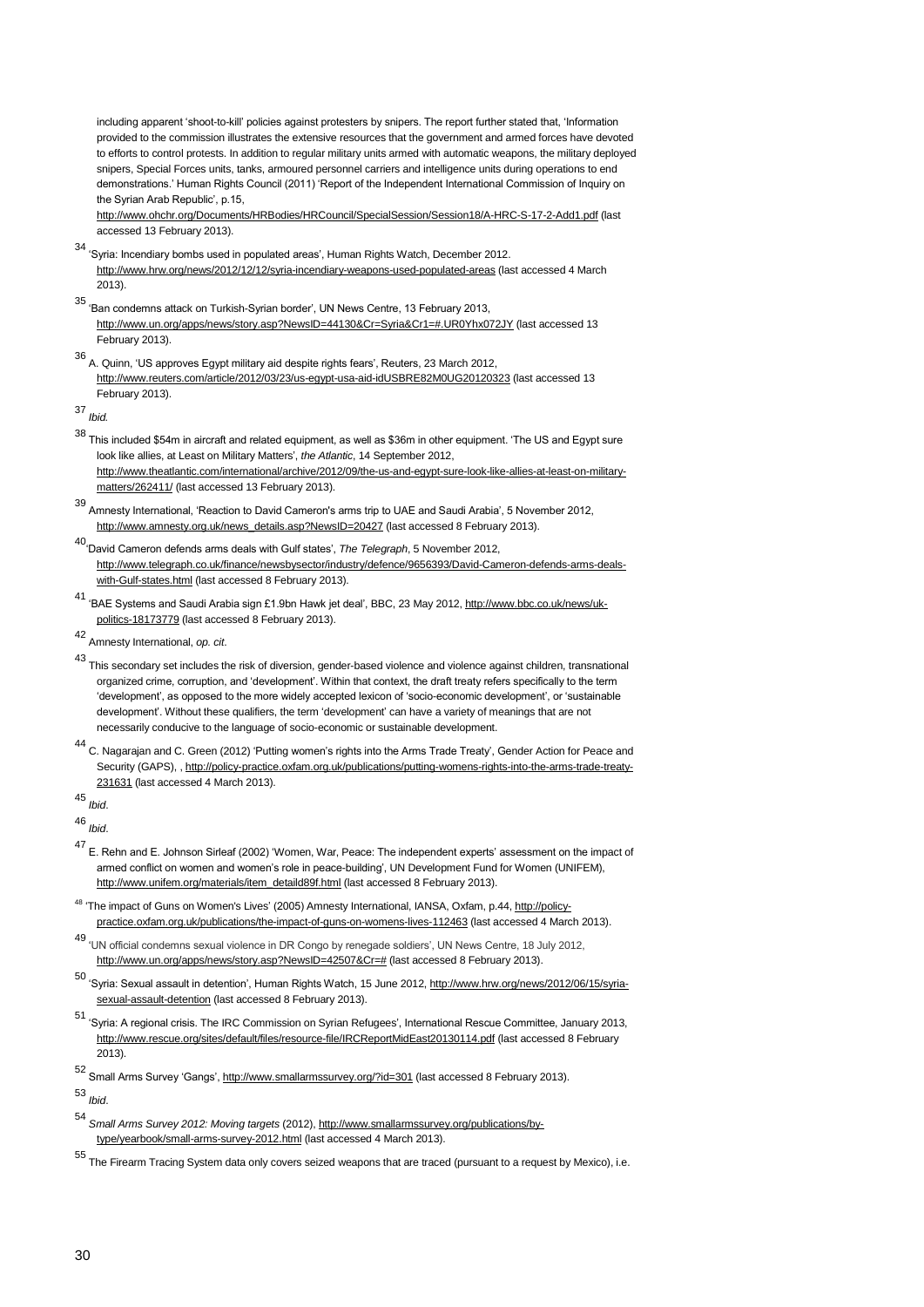not all weapons seized or recovered in Mexico are sent for tracing to the United States.

<sup>56</sup> A total of 14,504 out of 20,335 firearms that were recovered in 2011 could be traced back to the United States, up from 8,338 in 2010. US Department of Justice, ‗ATF Mexico, 2007-2011', 12 March 2012, <http://www.atf.gov/statistics/download/trace-data/international/2007-2011-Mexico-trace-data.pdf> (last accessed 8 February 2013).

57 *Ibid*.

- <sup>58</sup> The World Bank estimated that more than \$1tn dollars (\$1,000bn) was paid globally in bribes each year (2004). The World Bank also put World GDP at \$41.5tn (current prices, 2004). Global military expenditure in 2004 was approximately \$1tn (current prices, SIPRI). If \$1 in every \$41.5 is misappropriated globally each year, then in terms of the defence sector, worth approximately 1tn, the cost of corruption each year is some \$20bn. This assumes that the defence sector is no more prone to corruption than other sectors – an assumption that conflicts with popular perceptions.
- <sup>59</sup> US Department of Commerce, Trade Promotion Co-ordinating Committee Report (March 2000).
- <sup>60</sup> Simmons & Simmons (2006) ‗International business attitudes to corruption survey 2006', Control Risks Group Limited and Simmons & Simmons, p.5[, http://www.csr-asia.com/summit07/presentations/corruption\\_survey\\_JB.pdf](http://www.csr-asia.com/summit07/presentations/corruption_survey_JB.pdf) (last accessed 8 February 2013).
- <sup>61</sup> ‗70% of governments fail to protect against corruption in the defence sector', Transparency International, 29 January 2013[, http://www.transparency.org.uk/news-room/press-releases/13-press-release/487-70-of-governments-fail-to](http://www.transparency.org.uk/news-room/press-releases/13-press-release/487-70-of-governments-fail-to-protect-against-corruption-in-the-defence-sector)[protect-against-corruption-in-the-defence-sector](http://www.transparency.org.uk/news-room/press-releases/13-press-release/487-70-of-governments-fail-to-protect-against-corruption-in-the-defence-sector) (last accessed 8 February 2013).
- <sup>62</sup> ‗Six employees of Finnish firm Patria charged with bribery, espionage', Agence France Press, 18 December 2012, <http://www.defensenews.com/article/20121218/DEFREG01/312180007> (last accessed 8 February 2013).
- <sup>63</sup> See for instance, P. Collier and A. Hoeffler (2004) ‗The Challenge of Reducing the Global Incidence of Civil War', Centre for the Study of African Economies, Department of Economics, Oxford University, pg. 6, [http://www.copenhagenconsensus.com/Files/Filer/CC/Papers/Conflicts\\_230404.pdf](http://www.copenhagenconsensus.com/Files/Filer/CC/Papers/Conflicts_230404.pdf)
- $64$  UN Stats 'Millennium Development Goals Indicators',  $http://mdgs.un.org/unsd/mdg/data.aspx$  (last accessed 8</u> February 2013).
- <sup>65</sup> C. Baudot (2013) ‗Mali's conflict refugees', Oxford: Oxfam,http://policy-practice.oxfam.org.uk/publications/malisconflict-refugees-responding-to-a-growing-crisis-266392 (last accessed 8 February 2013).
- 66 2006 represents the last available dataset on these indicators. All three countries are designated by the World Bank as Lower Income/Lower Middle Income countries. K. Kotoglou, D. Basu Ray, and S. Jones (2008) 'Monitoring resource flows to fragile States: 2007 report', Organisation for Economic Co-operation and Development, DAC Fragile States Group, p.40[, http://www.oecd.org/dataoecd/4/21/41680220.pdf](http://www.oecd.org/dataoecd/4/21/41680220.pdf) (last accessed 8 February 2013).

- 68 This is a non-exhaustive list. Other problems exist which, owing to space constraints, cannot be explored in this paper. Oxfam, Saferworld, and other members of the Control Arms Coalition can provide more information as required.
- <sup>69</sup> ‗Cyprus stops Syria bound ammunition ship', *the Guardian*, 11 January 2012, http://www.quardian.co.uk/world/2012/jan/11/cyprus-stops-syria-russian-ship (last accessed 4 March 2013).
- <sup>70</sup> ‗Russian Foreign Minister speaks out over Syrian helicopter controversy,' *The Telegraph*, 29 June 2012, <http://www.telegraph.co.uk/sponsored/russianow/politics/9365496/russia-syria-helicopters.html> (last accessed 4 March 2013).
- <sup>71</sup> In June of 2012, the US Secretary of State accused Russia of sending attack helicopters to Syria, warning that the shipment 'will escalate the conflict quite dramatically.' However, the Russian Foreign Minister rejected the claim, saying that Russia was only shipping air defense systems under previously signed contracts. 'A glance at Russian arms sales to Syria', *the Guardian*, 14 June 2012, <http://www.guardian.co.uk/world/feedarticle/10288835> (last accessed 4 March 2013).
- <sup>72</sup> ‗Lavrov Dismisses Claims of New Helicopter Shipments to Syria', RIA Novosti, Moscow, 24 June 2012, <http://en.rian.ru/russia/20120624/174216985.html> (last accessed 4 March 2013).
- 73 UN Register of Conventional Arms, Participation by Member States (2012), <http://www.un.org/disarmament/convarms/Register/DOCS/2012-Register-Composite-Tables.pdf> (last accessed 8 February 2013).
- 74 UN Office for Disarmament Affairs (2012) ‗Transparency in Armaments: Reporting to the United Nations Register of Conventional Arms'[, http://www.un.org/disarmament/convarms/Register/DOCS/20120312-](http://www.un.org/disarmament/convarms/Register/DOCS/20120312-Register%20Fact%20sheet.pdf) [Register%20Fact%20sheet.pdf](http://www.un.org/disarmament/convarms/Register/DOCS/20120312-Register%20Fact%20sheet.pdf) (last accessed 8 February 2013).

<sup>67</sup> *Ibid*.